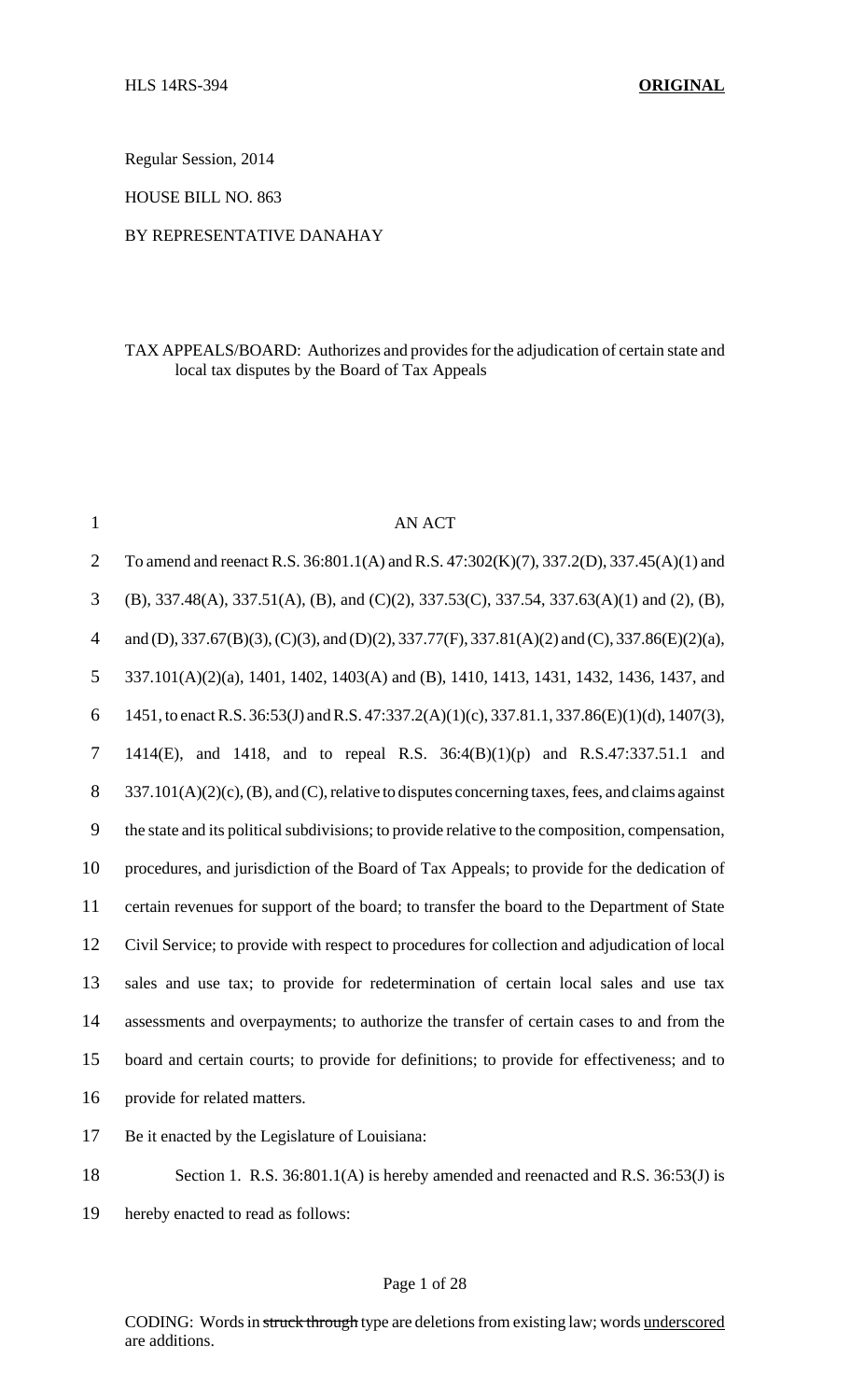| $\mathbf{1}$   | §53. Transfer of boards, commissions, departments, and agencies to Department of                |
|----------------|-------------------------------------------------------------------------------------------------|
| $\overline{2}$ | <b>State Civil Service</b>                                                                      |
| 3              | $\ast$<br>*<br>*                                                                                |
| $\overline{4}$ | <u>J. The Board of Tax Appeals is placed within the Department of State Civil</u>               |
| 5              | Service as an independent agency and shall exercise its powers, duties, functions,              |
| 6              | and responsibilities in the manner provided for agencies transferred in accordance              |
| 7              | with the provisions of R.S. 36:801.1. The State Civil Service Commission, the                   |
| 8              | Department of State Civil Service, and its director shall in no way interfere with,             |
| 9              | review, or change the decisions or operations of the agency so placed. There shall              |
| 10             | be a local tax division of the Board of Tax Appeals.                                            |
| 11             | $\ast$<br>*<br>*                                                                                |
| 12             | §801.1. Transfer; retention of all functions                                                    |
| 13             | A. The agencies transferred by the provisions of R.S. $36:4(B)(1)(dd)$ , $(B)$                  |
| 14             | and (18) and (D), 4.1(C) and (G), 53(H) and (J), 209(R), 259(J), 409(N), 509(O),                |
| 15             | $651(D)$ , $725(A)$ , and $769(J)$ shall continue to be comprised and selected as provided      |
| 16             | by law.                                                                                         |
| 17             | ∗<br>∗<br>∗                                                                                     |
| 18             | Section 2. R.S. 47:302(K)(7), 337.2(D), 337.45(A)(1) and (B), 337.48(A),                        |
| 19             | 337.51(A), (B), and (C)(2), 337.53(C), 337.54, 337.63(A)(1) and (2), (B), and (D),              |
| 20             | 337.67(B)(3), (C)(3), and (D)(2), 337.77(F), 337.81(A)(2) and (C), 337.86(E)(2)(a),             |
| 21             | 337.101(A)(2)(a), 1401, 1402, 1403(A) and (B), 1410, 1413, 1431, 1432, 1436, 1437, and          |
| 22             | 1451 are hereby amended and reenacted and R.S. $47:337.2(A)(1)(c)$ , $337.81.1$ ,               |
| 23             | $337.86(E)(1)(d)$ , $1407(3)$ , $1414(E)$ , and $1418$ , are hereby enacted to read as follows: |
| 24             | §302. Imposition of tax                                                                         |
| 25             | $\ast$<br>$\ast$<br>*                                                                           |
| 26             | K. An additional tax shall be levied as follows:                                                |
| 27             | *<br>$\ast$<br>*                                                                                |
| 28             | (7) Pursuant From the avails of the tax levied under this Subsection, the                       |
| 29             | amount of one hundred and twenty thousand dollars shall be dedicated to and                     |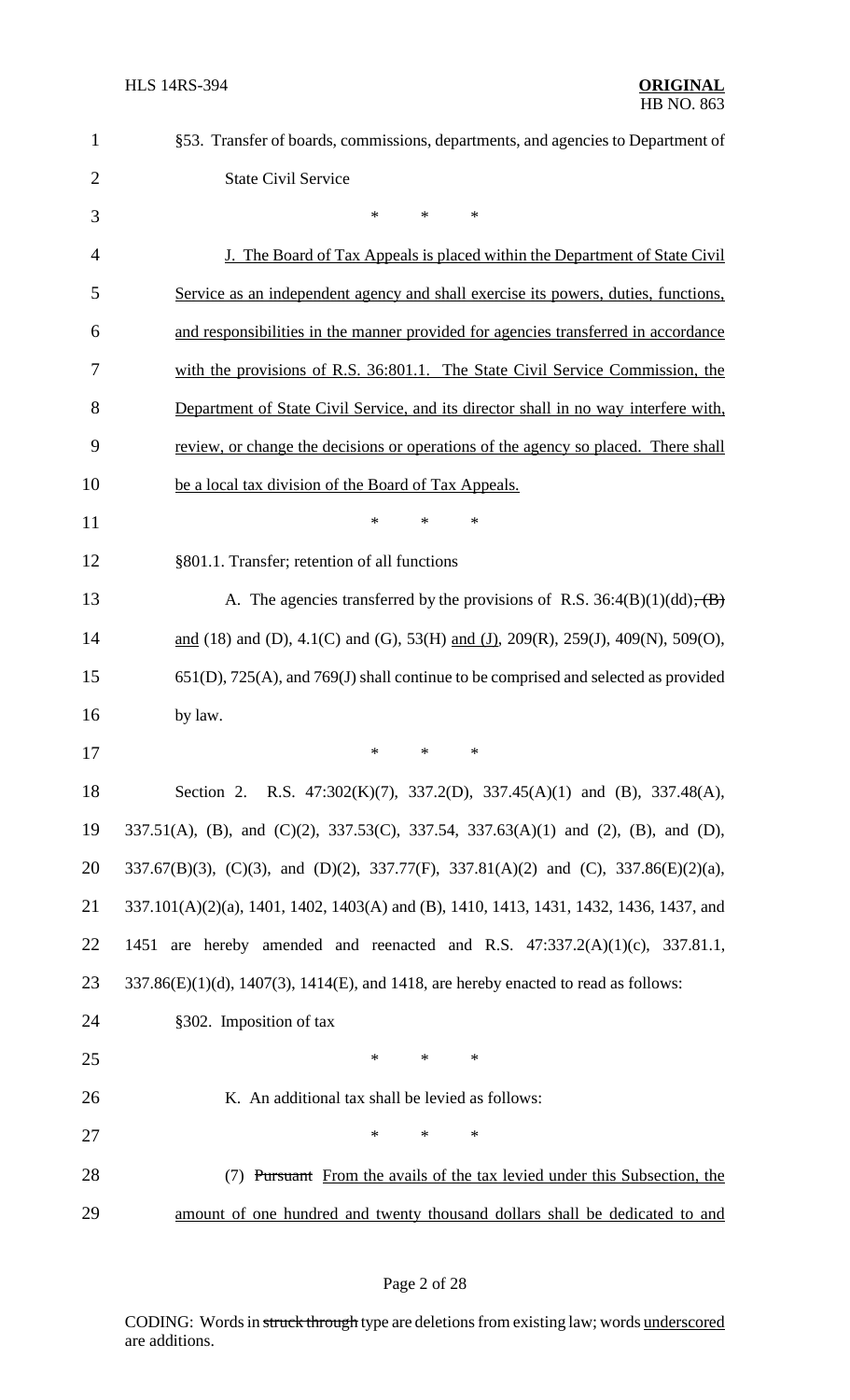| 1              | appropriated for support of the Board of Tax Appeals, Department of State Civil          |
|----------------|------------------------------------------------------------------------------------------|
| $\overline{c}$ | Service. Thereafter, pursuant to an appropriation by the legislature, all remaining      |
| 3              | monies shall be distributed by the secretary shall distribute the proceeds of the tax    |
| $\overline{4}$ | to the central local sales and use tax collector or, if none, the parish governing       |
| 5              | authority according to population. The central local sales and use tax collector or the  |
| 6              | parish governing authority shall at no charge distribute the tax proceeds received       |
| 7              | from the secretary to each political subdivision within the parish which levies a sales  |
| 8              | and use tax or receives a portion of the proceeds of a parishwide sales and use tax      |
| 9              | levy, in accordance with each such political subdivision's pro rata share of local sales |
| 10             | and use tax receipts collected on all other transactions subject to local sales and use  |
| 11             | taxes during the most recent state fiscal year for which data is available within thirty |
| 12             | days of receipt of the proceeds.                                                         |
| 13             | $\ast$<br>$\ast$<br>∗                                                                    |
| 14             | §337.2. Intent; application and interpretation of Chapter                                |
| 15             | The intention of the legislature in enacting the provisions of this<br>A(1)              |
| 16             | Chapter is as follows:                                                                   |
| 17             | $\ast$ $\ast$ $\ast$                                                                     |
| 18             | (c) To provide, in addition to existing judicial remedies, for an impartial,             |
| 19             | economical, and expeditious forum where a taxpayer may choose to resolve disputes        |
| 20             | arising under sales and use taxes imposed by local taxing authorities before the         |
| 21             | Board of Tax Appeals, an independent quasi judicial agency within the Department         |
| 22             | of State Civil Service; and to provide a uniform remedy for taxpayers appealing          |
| 23             | assessments, all for the purpose of promoting uniformity and consistency in the          |
| 24             | interpretation and application of law governing such taxes.                              |
| 25             | $\ast$<br>∗<br>$\ast$                                                                    |
| 26             | However, in the interest of making the assessment, collection,<br>D.                     |
| 27             | administration, and enforcement of state and local sales tax uniform, it is the          |
| 28             | intention of the legislature that both the provisions of this Chapter and the provisions |
| 29             | of local ordinances which are similar to provisions in Chapters 2, 2-A, 2-B, and 18      |
|                |                                                                                          |

# Page 3 of 28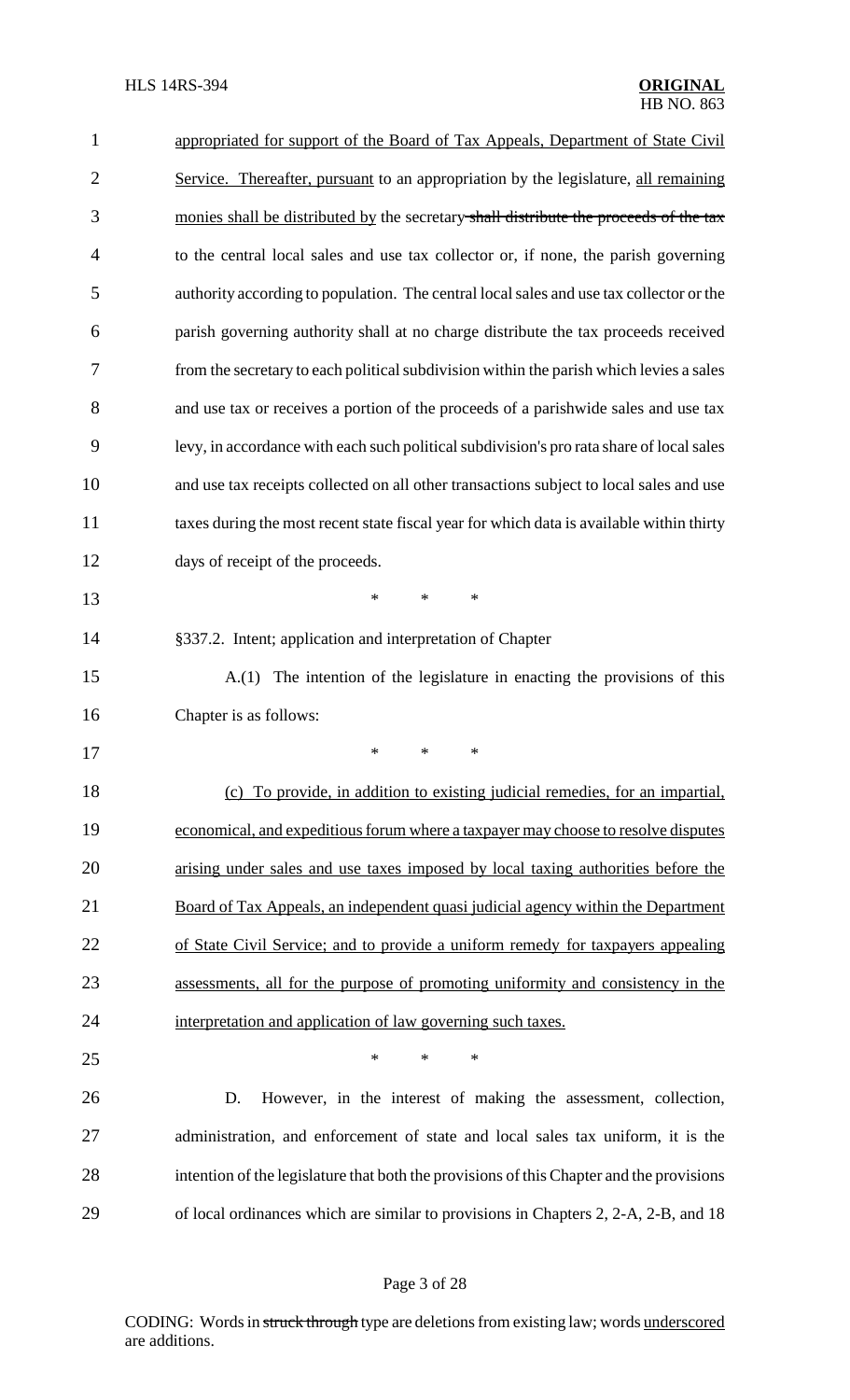| $\mathbf{1}$   | of this Subtitle shall be interpreted by the Board of Tax Appeals and the courts of     |
|----------------|-----------------------------------------------------------------------------------------|
| $\overline{2}$ | this state to have the same meaning and application as the provisions in those          |
| 3              | Chapters.                                                                               |
| $\overline{4}$ | *<br>$\ast$<br>$\ast$                                                                   |
| 5              | §337.45. Alternative remedies for the collection of taxes                               |
| 6              | A. In addition to following any of the special remedies provided in this                |
| 7              | Chapter, the collector may, in his discretion, proceed to enforce the collection of any |
| 8              | taxes due under the local ordinance by means of any of the following alternative        |
| 9              | remedies or procedures:                                                                 |
| 10             | (1) Assessment and distraint, as provided in R.S. 47:337.48 through 337.60;             |
| 11             | provided that a taxpayer may utilize the mandatory arbitration procedure provided       |
| 12             | for in R.S. 47:337.51.1.                                                                |
| 13             | *<br>$\ast$<br>*                                                                        |
| 14             | B. The collector may choose which of these procedures he will pursue in                 |
| 15             | each case, and the counter-remedies and delays to which the taxpayer will be entitled   |
| 16             | will be only those which are not inconsistent with the proceeding initiated by the      |
| 17             | collector, provided that in every case the taxpayer shall be entitled to proceed under  |
| 18             | R.S. 47:337.63, except (a) after he has filed a petition with the Board of Tax Appeals  |
| 19             | for a redetermination of the assessment, (b) when an assessment for the tax in          |
| 20             | question has become final, or $(b)$ (c) when a suit involving the same tax obligation   |
| 21             | is pending against him; and provided further, that the fact that the collector has      |
| 22             | initiated proceedings under the assessment and distraint procedure will not preclude    |
| 23             | him from thereafter proceeding by summary or ordinary court proceedings for the         |
| 24             | enforcement of the same tax obligation.                                                 |
| 25             | $\ast$<br>*<br>*                                                                        |
| 26             | §337.48. Determination and notice of tax due                                            |
| 27             | A.(1) If a taxpayer fails to make and file any return or report required by the         |
| 28             | provisions of the local ordinance and this Chapter, the collector shall determine the   |
| 29             | tax, penalty, and interest due by estimate or otherwise. Having determined the          |
|                |                                                                                         |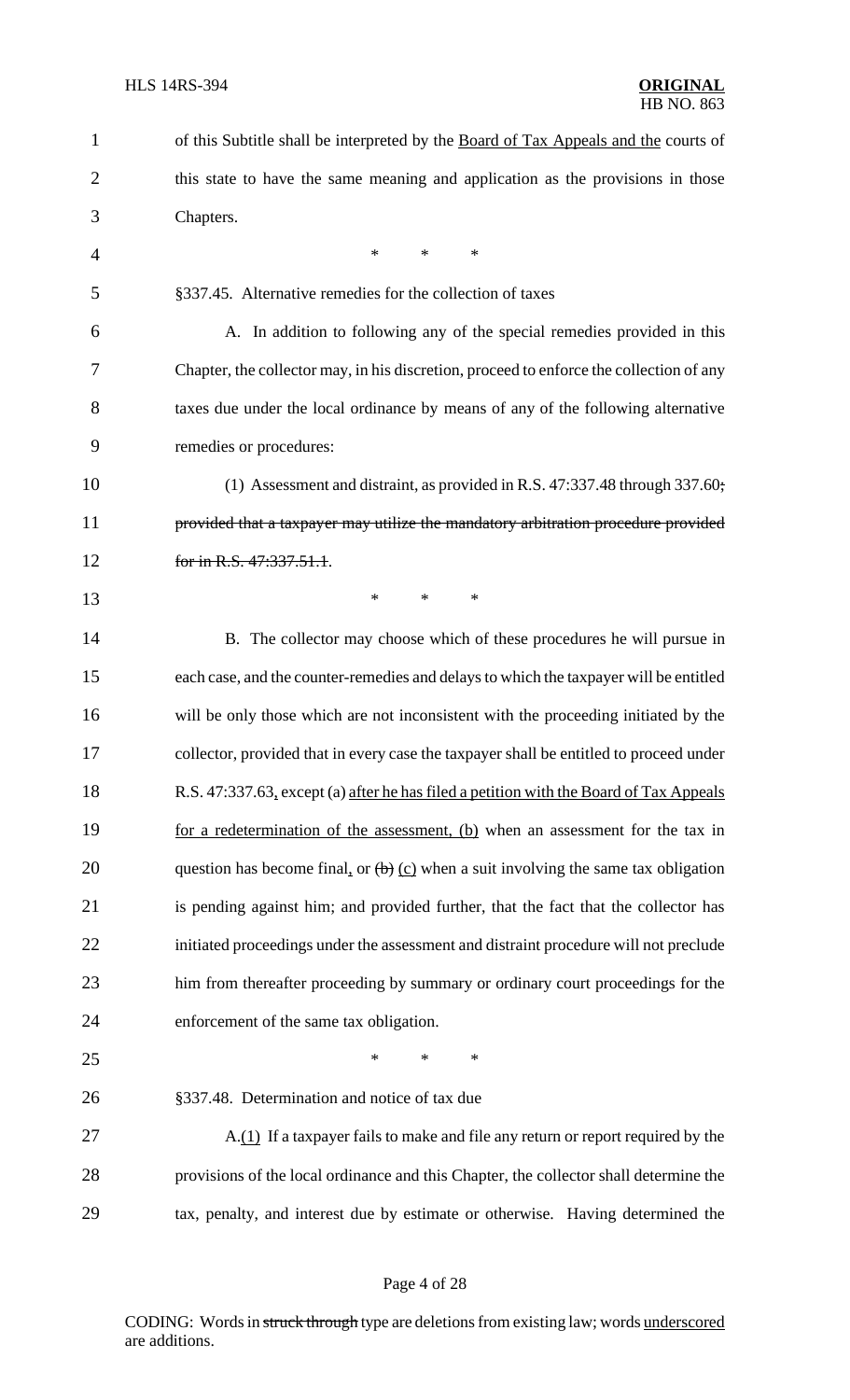amount of tax, penalty, and interest due, the collector shall send by mail a notice to the taxpayer at the address given in the last report filed by him pursuant to the provisions of this Chapter, or to any addressthat may be obtainable from any private entity which will provide such address free of charge or from any federal, state, or local government entity, including but not limited to the U.S. Postal Service or from U.S. Postal Service certified software, setting out his determination and informing the person of his purpose to assess the amount so determined against him after fifteen calendar days from the date of the notice.

 (2) Notwithstanding any other provision of law to the contrary, a notice 10 issued pursuant to Paragraph (1) of this Subsection to a taxpayer or dealer who fails 11 to make and file any required report or return shall not be appealable to the Board of Tax Appeals for redetermination of the notice of tax due issued pursuant to this 13 Section when the notice is solely for the periods and is in the amount stated on the notice transmitted to such taxpayer or dealer pursuant to Paragraph (1) of this Subsection. Nothing in this Paragraph shall prohibit any taxpayer or dealer from proceeding to file suit pursuant R.S. 47:337.63 or 337.64, or any other applicable 17 <u>law.</u>

\* \* \*

19 §337.51. Notice of assessment and right to appeal or arbitration

 A.(1) Having assessed the amount determined to be due, the collector shall send a notice by certified mail to the taxpayer against whom the assessment is imposed at the address given in the last report filed by said taxpayer, or to any address obtainable from any private entity which will provide such address free of charge or from any federal, state, or local government entity, including but not limited to the United States Postal Service or from the United States Postal Service certified software. This notice shall inform the taxpayer of the assessment and that 27 he has thirty calendar days from the date of the notice to do any of the following: (a) Pay the amount of the assessment.

Page 5 of 28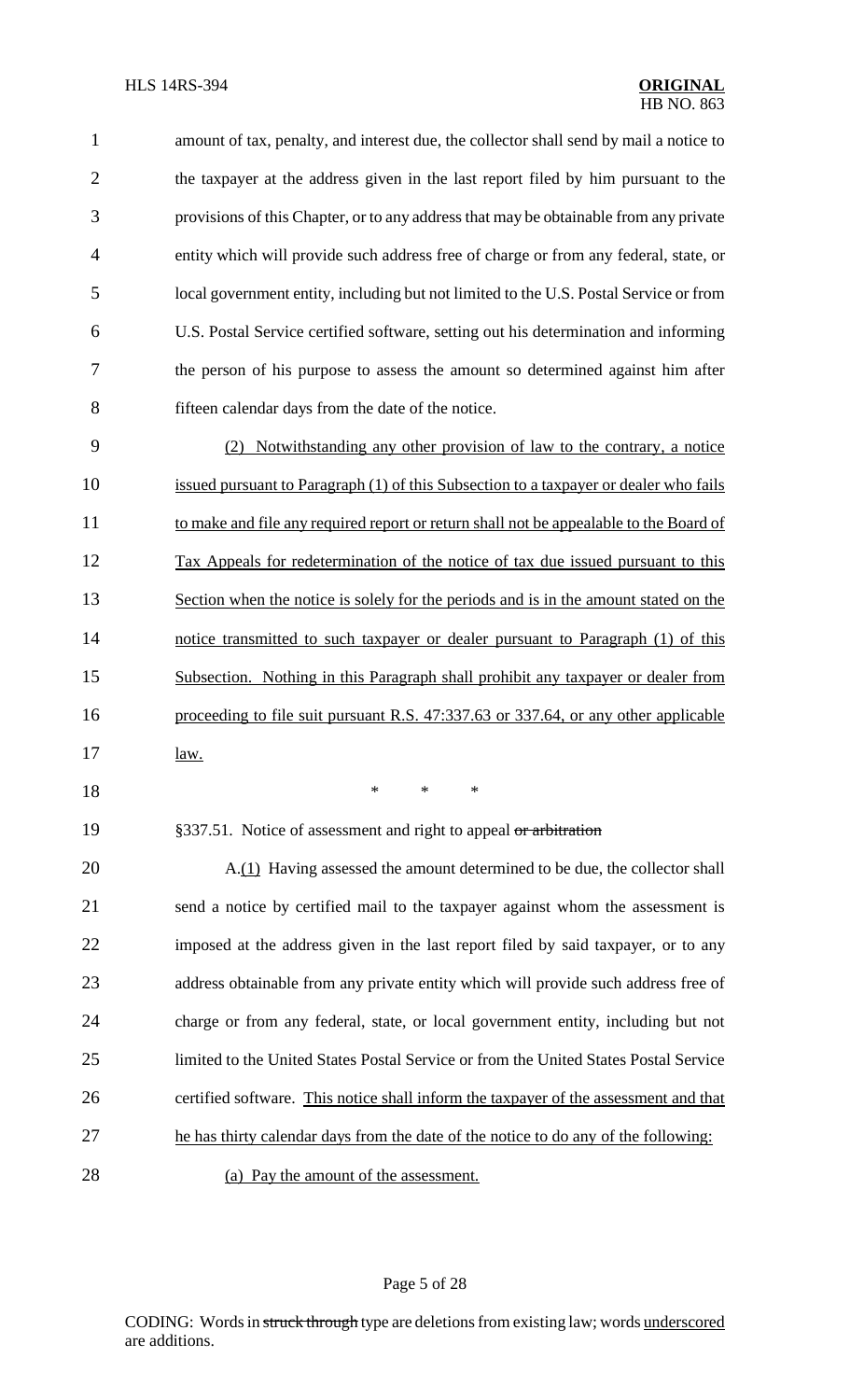|             |  |  |  | (b) Appeal to the Board of Tax Appeals for redetermination of the |  |
|-------------|--|--|--|-------------------------------------------------------------------|--|
| assessment. |  |  |  |                                                                   |  |

| 3              | (c) Pay under protest in accordance with R.S. 47:337.63, and then either file            |
|----------------|------------------------------------------------------------------------------------------|
| $\overline{4}$ | suit or file a claim with the Board of Tax Appeals all as provided for in that Section.  |
| 5              | (2) If no report has been timely filed, the collector shall send a notice by             |
| 6              | certified mail to the taxpayer against whom the assessment is imposed at any address     |
| 7              | obtainable from any private entity which will provide such address free of charge or     |
| 8              | from any federal, state, or local government entity, including but not limited to the    |
| 9              | United States Postal Service or from the United States Postal Service certified          |
| 10             | software. This notice shall inform the taxpayer of the assessment and that he has        |
| 11             | thirty calendar days from the date of the notice to $(a)$ pay the amount of the          |
| 12             | assessment; (b) request mandatory arbitration pursuant to R.S. 47:337.51.1 or; (c)       |
| 13             | pay do either of the following:                                                          |
| 14             | (a) Pay the amount of the assessment.                                                    |
| 15             | (b) Pay under protest in accordance with R.S. 47:337.63 and then either file             |
| 16             | suit or file a claim with the Board of Tax Appeals, all as provided for in that Section  |
| 17             | or request mandatory arbitration pursuant to R.S. 47:337.51.1.                           |
| 18             | (3) If the taxpayer has not paid under protest in accordance with the                    |
| 19             | provisions of R.S. 47:337.63 or 337.64, or filed an appeal with the Board of Tax         |
| 20             | Appeals within the thirty day period provided for in Paragraph (1) of this Subsection,   |
| 21             | the assessment shall be final and shall be collectible by distraint and sale as provided |
| 22             | in this Part. If an appeal for a redetermination of the assessment has been timely and   |
| 23             | properly filed, the assessment shall not be collectible by distraint and sale until such |
| 24             | time as the assessment has been redetermined or affirmed by the Board of Tax             |
| 25             | Appeals or the court which last reviews the matter.                                      |
| 26             | B. If any dealer shall be aggrieved by disputes any findings or assessment               |
| 27             | of the collector, he may, within thirty days of the receipt of notice of the assessment  |

28 or finding, do any of the following: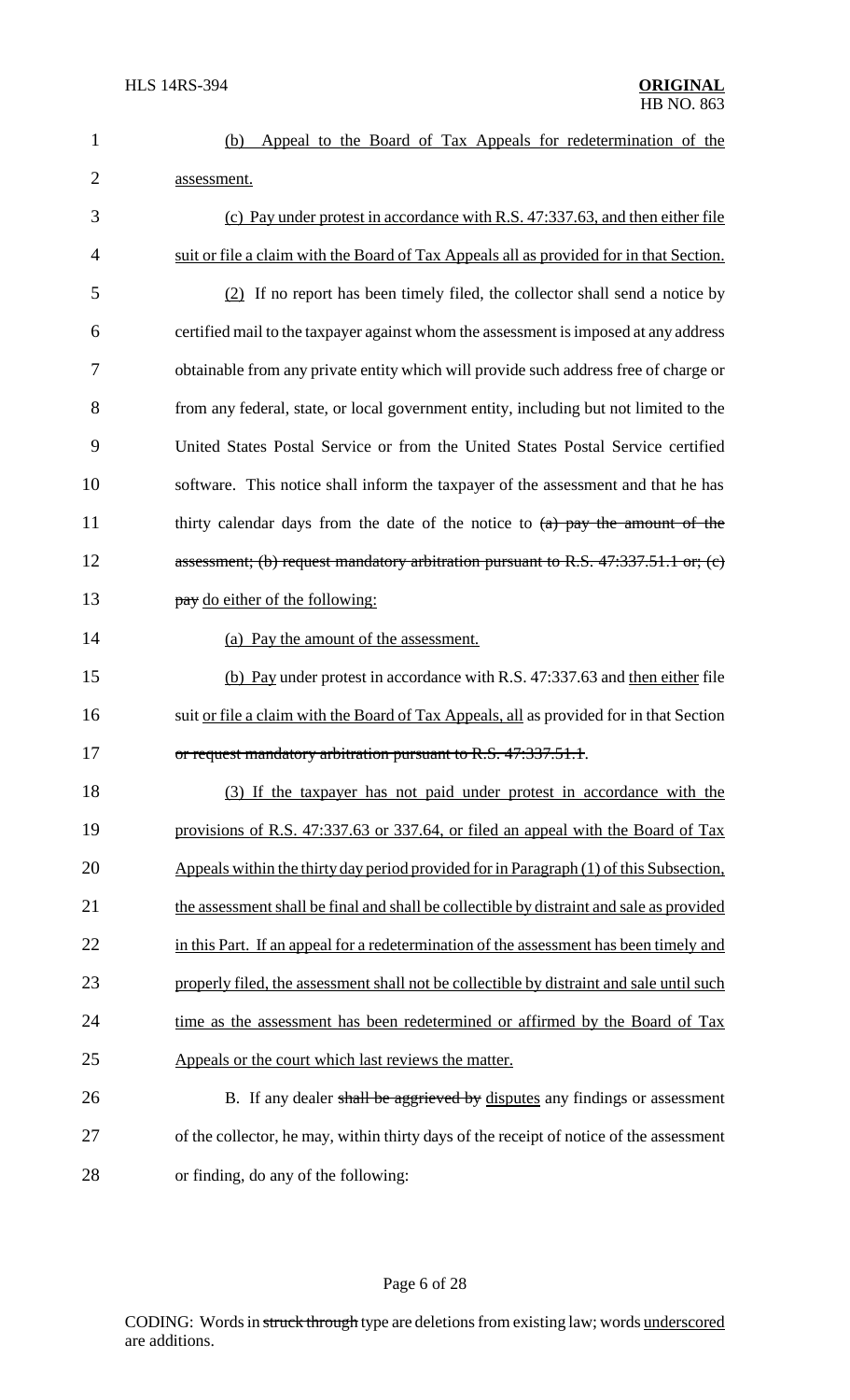| $\mathbf{1}$   | $(1)(a)$ File an appeal from the decision of the collector directed to any state,          |
|----------------|--------------------------------------------------------------------------------------------|
| $\overline{2}$ | city, or federal court of competent jurisdiction the Board of Tax Appeals.                 |
| 3              | (b) Pay under protest in accordance with R.S. 47:337.63, and either file suit              |
| $\overline{4}$ | as provided for in that Section, or make a written request for mandatory arbitration       |
| 5              | pursuant to R.S. 47:337.51.1 file a claim with the Board of Tax Appeals as provided        |
| 6              | in that Section.                                                                           |
| 7              | (c) Mail a written request for mandatory arbitration pursuant to R.S.                      |
| 8              | 47:337.51.1 without payment under protest.                                                 |
| 9              | (2) This Section shall afford a legal remedy and right of action in the Board              |
| 10             | of Tax Appeals, or in any state, city, or federal court having jurisdiction of the parties |
| 11             | and subject matter for a full and complete adjudication of any and all questions           |
| 12             | arising in the enforcement of the local ordinance and this Chapter as to the legality      |
| 13             | of any tax accrued or accruing or the method of enforcement thereof. If an appeal          |
| 14             | for a redetermination of the assessment has been timely and properly filed with the        |
| 15             | Board of Tax Appeals pursuant to Subparagraph $(1)(a)$ of this Subsection, the             |
| 16             | assessment shall not be collectible by distraint and sale until the assessment has been    |
| 17             | redetermined or affirmed by the Board of Tax Appeals or the court which last               |
| 18             | reviews the matter.                                                                        |
| 19             | (3) A notice of tax due issued pursuant to the provisions of R.S. 47:337.48                |
| 20             | shall not constitute a finding for purposes of this Subsection.                            |
| 21             | C.                                                                                         |
| 22             | ∗<br>$\ast$<br>∗                                                                           |
| 23             | (2) The determination of an error of fact or of law under this Subsection shall            |
| 24             | be solely that of the collector, and no action against the collector with respect to the   |
| 25             | determination shall be brought in any court, including the Board of Tax Appeals, and       |
| 26             | no court shall have jurisdiction of any such action, it being the intent of this           |
| 27             | Subsection only to permit the collector to correct manifest errors of fact or in the       |
| 28             | application of the law made by the collector in making the assessment; however, all        |
| 29             | reductions of assessments based on such errors, except estimated assessments made          |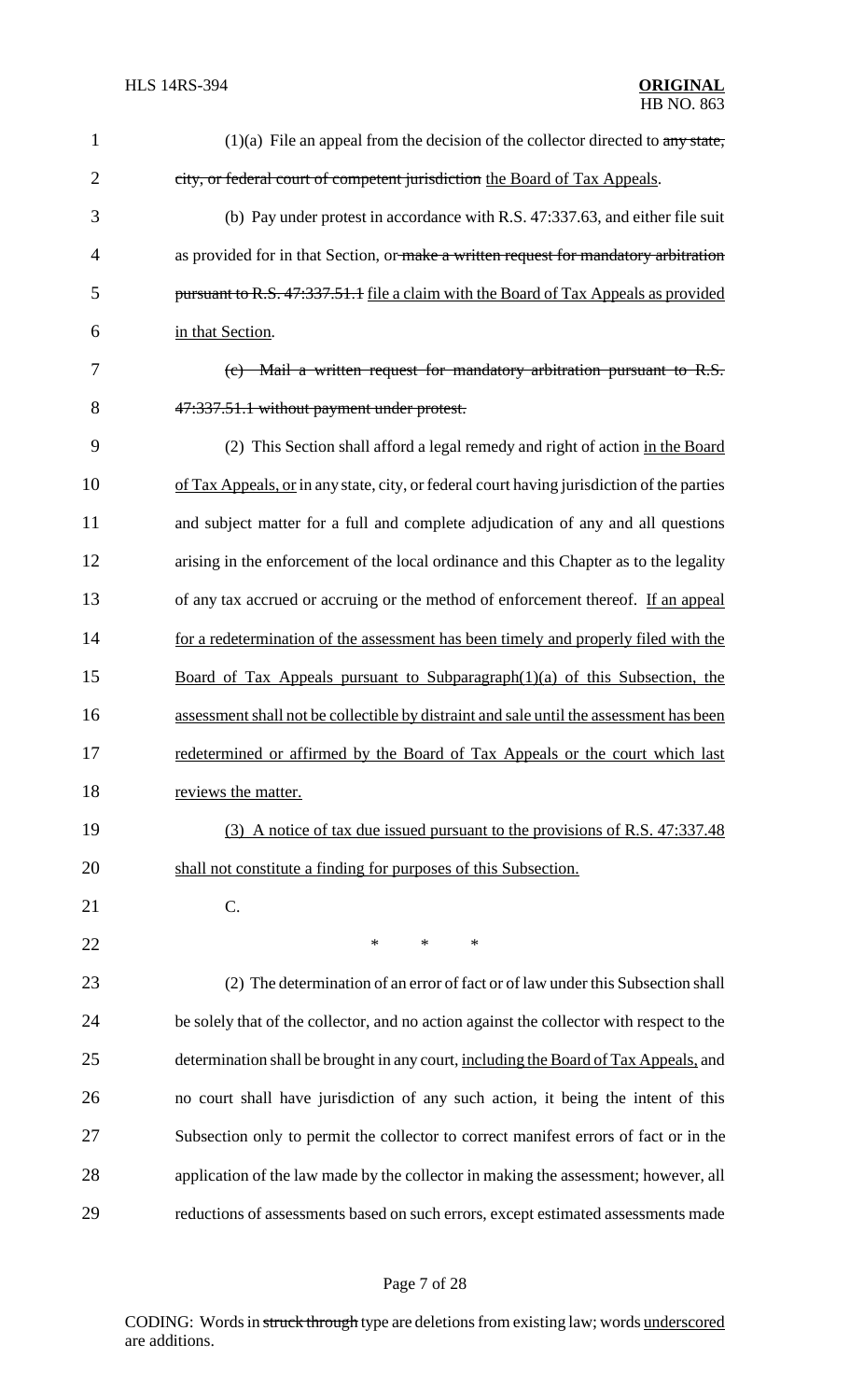| $\mathbf{1}$   | due to the failure of the taxpayer to file a proper tax return, must be approved and    |
|----------------|-----------------------------------------------------------------------------------------|
| $\overline{2}$ | signed by the collector. Estimated assessments made due to the failure of the           |
| 3              | taxpayer to file a proper tax return may be corrected by the acceptance of the proper   |
| $\overline{4}$ | tax return and must be approved by the collector or his designee.                       |
| 5              | $\ast$<br>$\ast$<br>*                                                                   |
| 6              | §337.53. Assessment and notice when tax is in jeopardy                                  |
| 7              | *<br>*<br>∗                                                                             |
| 8              | C. The taxpayer against whom the assessment lies can stay distraint of his              |
| 9              | property, or sale of his property already distrained, as the case may be, only by the   |
| 10             | immediate payment of the assessment or by posting with the collector a surety bond      |
| 11             | for twice the amount of such assessment, or of a lower amount acceptable to the         |
| 12             | collector, with such sureties as the collector deems necessary. The taxpayer shall      |
| 13             | have sixty calendar days from the date of payment, or the date of posting bond, to      |
| 14             | appeal to a court of competent jurisdiction the Board of Tax Appeals for a              |
| 15             | redetermination of the assessment. During this period, the collector shall hold any     |
| 16             | payment made in an escrow account. If the taxpayer does not appeal, the collector       |
| 17             | shall immediately credit such payment to tax collections or proceed to collect from     |
| 18             | sureties, if any were given. In the event of an appeal, such payment or demand for      |
| 19             | payment from sureties given shall be held in abeyance pending the redetermination       |
| 20             | or affirmation of the assessment by the Board of Tax Appeals or the court which last    |
| 21             | reviews the matter. Final payment, or collection from sureties, will be for the         |
| 22             | amount of the affirmed or redetermined assessment.                                      |
| 23             | §337.54. Assessment and claims in bankruptcy and receivership                           |
| 24             | Upon the adjudication of bankruptcy of any taxpayer in any bankruptcy                   |
| 25             | proceeding, or the appointment of a receiver for any taxpayer in a receivership         |
| 26             | proceeding, before any court of this state or of the United States, the collector may   |
| 27             | immediately make a determination from any available information or by estimate or       |
| 28             | otherwise, of the amount of tax, penalty and interest the taxpayer is liable to pay and |
| 29             | immediately assess said amount, and by a writing to be retained as a part of his        |

# Page 8 of 28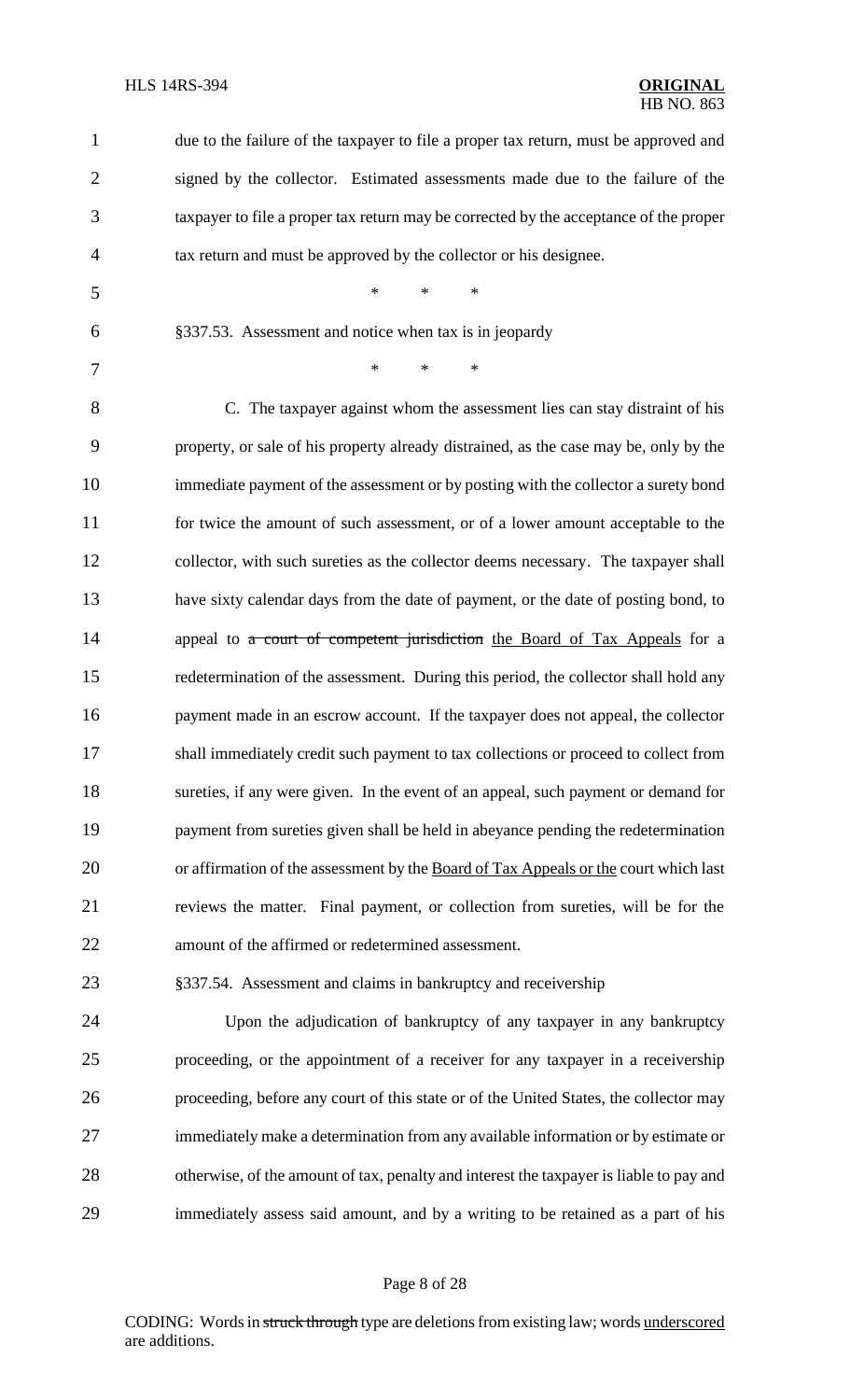| $\mathbf{1}$   | official records indicate that such assessment has been made. Such assessment may        |
|----------------|------------------------------------------------------------------------------------------|
| $\overline{2}$ | be made whenever a tax becomes due under the provisions of this Chapter,                 |
| 3              | regardless of whether it is then payable or not. Claims for such assessments, and        |
| $\overline{4}$ | additional interest and attorney fees thereon, shall be presented for adjudication in    |
| 5              | accordance with law to the court before which the bankruptcy or receivership             |
| 6              | proceeding is pending despite the pendency of delays before assessment provided in       |
| 7              | R.S. 47:337.48 through 337.51, or the pendency of an appeal to the collector, the        |
| 8              | Board of Tax Appeals, or the courts for a redetermination. However, no petition for      |
| 9              | the redetermination of an assessment shall be filed with the collector, the Board of     |
| 10             | Tax Appeals, or the courts after an adjudication of bankruptcy or the appointment of     |
| 11             | a receiver, unless the petition is accompanied by a certified copy of an order of the    |
| 12             | court before which the bankruptcy or receivership proceedings is pending,                |
| 13             | authorizing the trustee or receiver to prosecute such appeal.                            |
| 14             | $\ast$<br>*<br>$\ast$                                                                    |
| 15             | §337.63. Remittance of tax under protest; suits to recover                               |
| 16             | $A(1)(a)$ Any taxpayer protesting the payment of any amount found due by                 |
| 17             | the collector or the enforcement of any provision of law in relation thereto shall       |
| 18             | remit to the collector the amount due and at that time shall give notice of intention    |
| 19             | to file suit for the recovery of such tax or shall remit to the collector the amount due |
| 20             | and make a written request for mandatory arbitration pursuant to R.S. 47:337.51.1        |
| 21             | give notice of intention to file a claim with the Board of Tax Appeals, as provided      |
| 22             | in this Section.                                                                         |
| 23             | (b) In the case of sales or use taxes that are required to be collected and              |
| 24             | remitted by a selling dealer as provided for in R.S. 47:337.17, the purchaser, in order  |
| 25             | to avail himself of the alternative remedy provided by this Section, shall remit         |
| 26             | protested sales or use tax to the selling dealer, and shall retain copies of             |
| 27             | documentation evidencing the amount of the sales or use tax paid to the dealer on the    |
| 28             | transactions. On or before the twentieth day of the month following the month of the     |
| 29             | transactions on which the selling dealer charged the tax, the purchaser shall inform     |
|                |                                                                                          |

# Page 9 of 28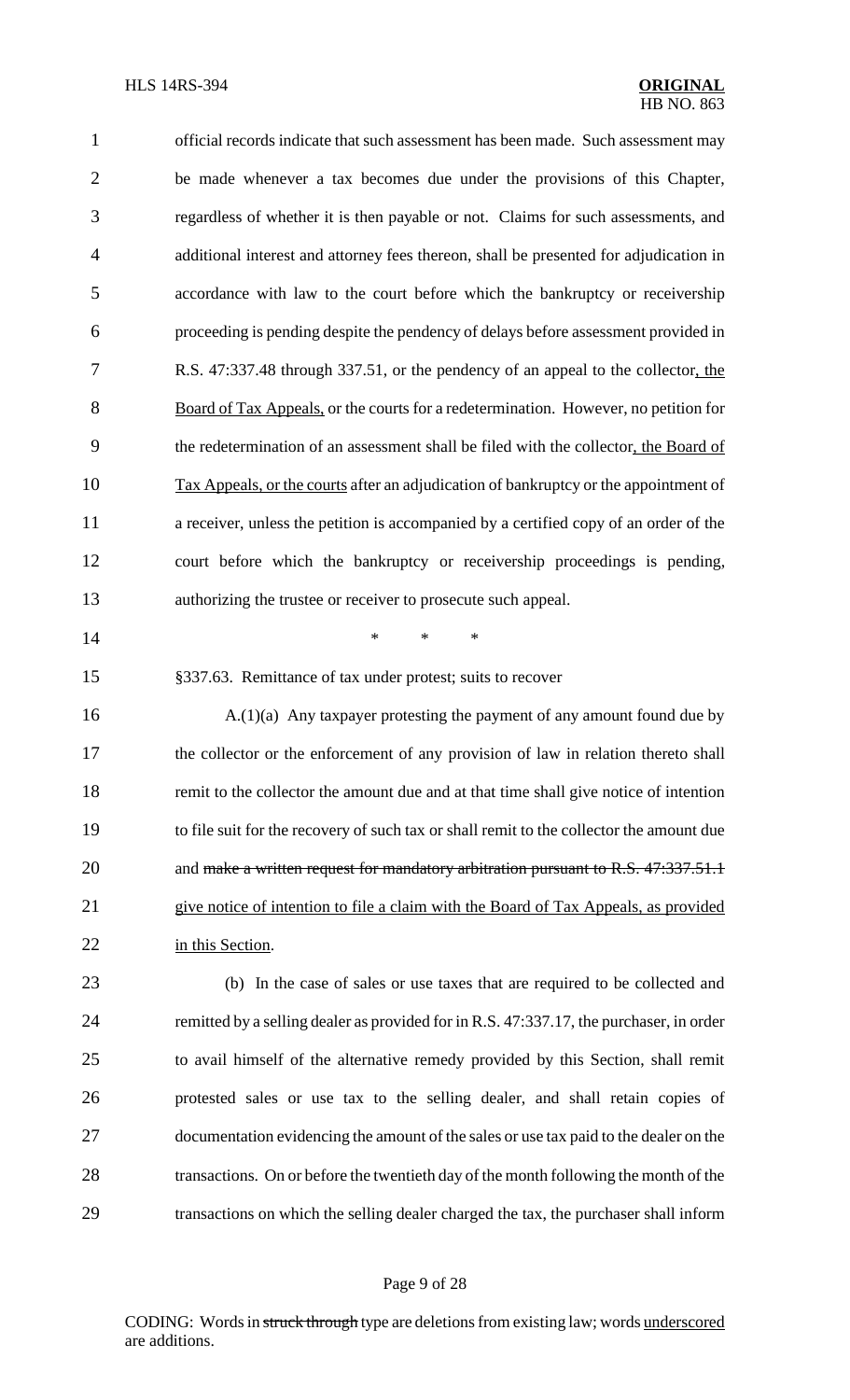1 the collector by certified mail or other reasonable means of the dates and amounts 2 of the protested taxes that were charged by the selling dealer, and shall give notice 3 of the purchaser's intention to file suit for recovery of the tax or to make a written 4 request for mandatory arbitration pursuant to R.S. 47:337.51.1 file a claim for 5 recovery of the tax with the Board of Tax Appeals, as provided by law.

6 (2) Upon receipt of this notice, the amount remitted to the collector or the 7 amount of protested taxes that have been paid to the selling dealer shall be placed in 8 an escrow account and held by the collector or his duly authorized representative for 9 a period of thirty days. If suit is filed for recovery of the tax or a written request for 10 mandatory arbitration is mailed as provided for in R.S. 47:337.51.1 claim is filed 11 with the Board of Tax Appeals for recovery of the tax, within the thirty-day period, 12 the funds in the escrow account shall be further held pending the outcome of the suit 13 or the arbitration proceeding claim with the Board of Tax Appeals or appeal 14 therefrom.

 $15$  \* \* \*

16 B. This Section shall afford a legal remedy and right of action in the Board 17 of Tax Appeals as provided in this Section, or in any state court having jurisdiction 18 of the parties and subject matter, for a full and complete adjudication of any and all 19 questions arising in the enforcement of the sales and use tax of a taxing authority as 20 to the legality of any tax accrued or accruing or the method of enforcement thereof. 21 In such action, service of process upon the collector shall be sufficient service, and 22 he shall be the sole necessary and proper party defendant in any such suit.

23 **\*** \* \* \*

24 D. Upon request of a taxpayer and upon proper showing by such taxpayer 25 that the principle of law involved in an additional assessment is already pending 26 before the courts for judicial determination or before an arbitration panel as provided 27 for in R.S. 47:337.51 the Board of Tax Appeals, the taxpayer, upon agreement to 28 abide by the decision of the courts, an arbitration panel the Board of Tax Appeals, 29 or by a final judgment of a court upon a timely appeal of a decision of an arbitration

#### Page 10 of 28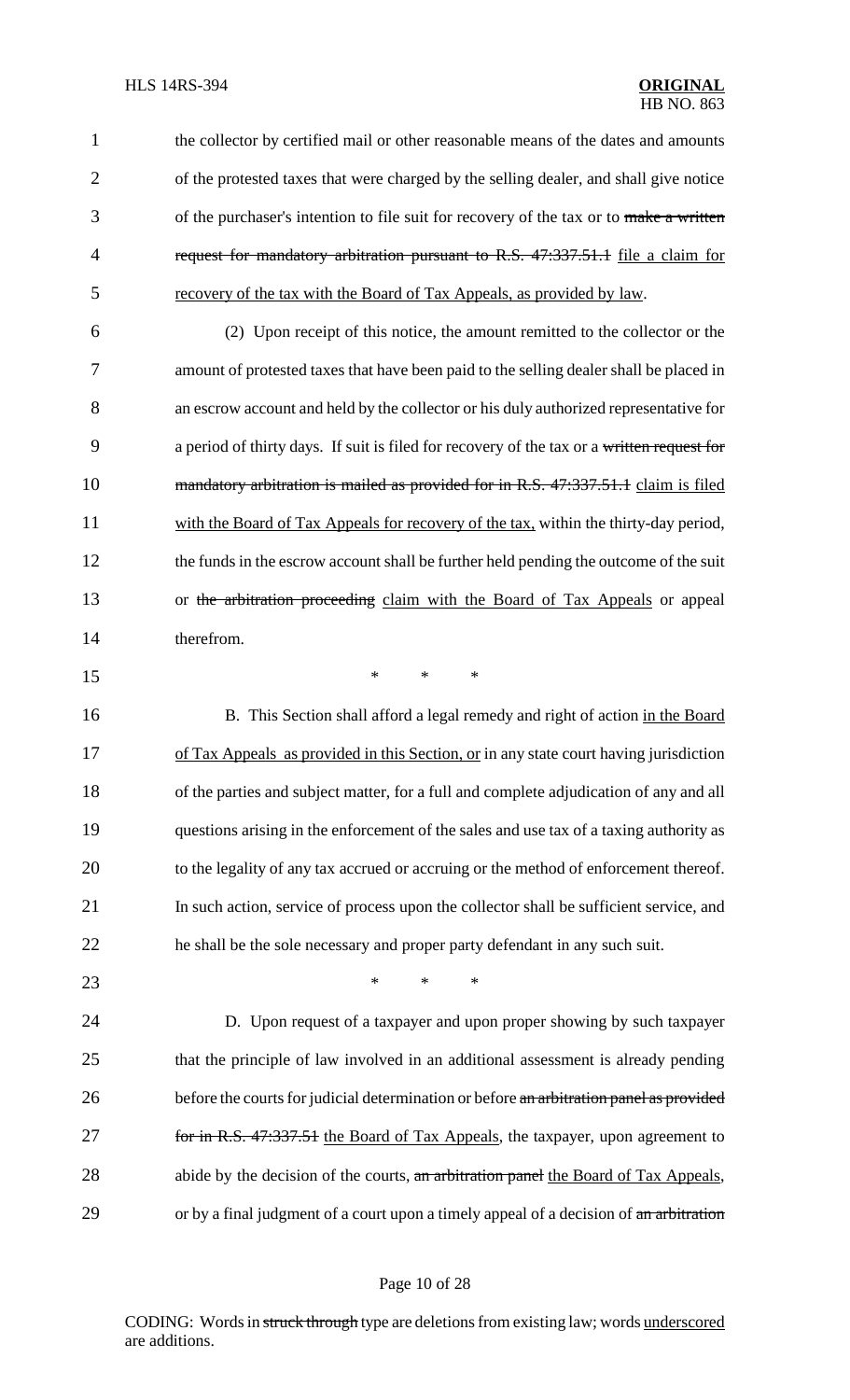| $\mathbf{1}$   | panel the Board of Tax Appeals, may remit the additional assessment under protest,      |
|----------------|-----------------------------------------------------------------------------------------|
| $\overline{2}$ | but need not file an additional suit or make another mandatory arbitration request      |
| 3              | claim. In such cases, the tax so paid under protest shall be placed in an escrow        |
| $\overline{4}$ | account and held by the collector until the question of law involved has been           |
| 5              | determined by the courts, an arbitration panel the Board of Tax Appeals, or by a final  |
| 6              | judgment of a court upon a timely appeal of a decision of an arbitration panel the      |
| 7              | Board of Tax Appeals, and shall then be disposed of as therein provided.                |
| 8              | $\ast$<br>$\ast$<br>$\ast$                                                              |
| 9              | §337.67. Suspension and interruption of prescription                                    |
| 10             | $\ast$<br>$\ast$<br>*                                                                   |
| 11             | B. The prescriptive period running against any such sales and use tax shall             |
| 12             | be interrupted by any of the following:                                                 |
| 13             | *<br>$\ast$<br>$\ast$                                                                   |
| 14             | (3) The filing of any pleading, either by the collector or the taxpayer, with           |
| 15             | the Board of Tax Appeals or with any state or federal court.                            |
| 16             | *<br>$\ast$<br>∗                                                                        |
| 17             | C. The running of such prescriptive period may also be suspended as                     |
| 18             | follows:                                                                                |
| 19             | $*$<br>$\ast$<br>$\ast$                                                                 |
| 20             | (3) By use of the mandatory arbitration procedure provided for in R.S.                  |
| 21             | 47.337.51.1. the filing of a claim for refund as to the period for which a refund is    |
| 22             | requested, which shall also suspend prescription for the same period for the collector, |
| 23             | which determines whether the taxpayer owes any other liability under any ordinance      |
| 24             | administered by the collector under the provisions of R.S. 47:337.78.                   |
| 25             | D.                                                                                      |
| 26             | $\ast$<br>$\ast$<br>$\ast$                                                              |
| 27             | (2) However, if a taxpayer who does not file a tax return required to be filed          |
| 28             | by this Chapter later becomes responsible for the filing of such return due to a        |
| 29             | decision of the Board of Tax Appeals which has become final, or due to a final court    |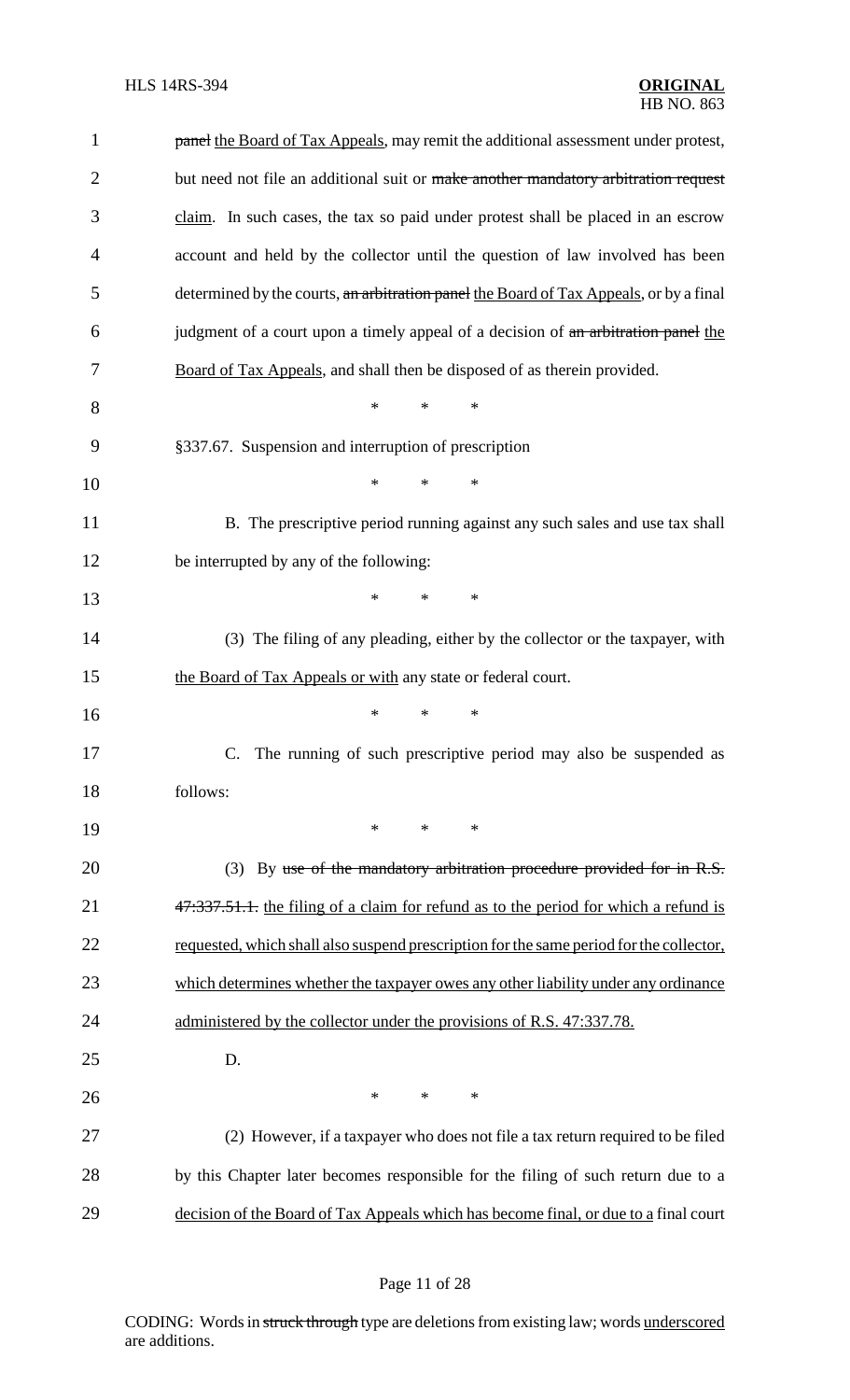| 1              | decision rendering which renders a transaction or other activity as taxable, and the     |
|----------------|------------------------------------------------------------------------------------------|
| $\overline{2}$ | laws, regulations, or jurisprudence of this state previously classified that transaction |
| 3              | or other activity as nontaxable, this provision shall not apply and prescription shall   |
| 4              | run as if the taxpayer had timely filed the return.                                      |
| 5              | *<br>*<br>*                                                                              |
| 6              | §337.77. Refunds of overpayments authorized                                              |
| 7              | *<br>*<br>*                                                                              |
| 8              | F. This Section shall not be construed to authorize any refund of tax overpaid           |
| 9              | through a mistake of law arising from the misinterpretation by the collector of the      |
| 10             | provisions of any law or of any rules and regulations. In the event a taxpayer           |
| 11             | believes that the collector has misinterpreted the law or rules and regulations          |
| 12             | contrary therewith, his remedy is by payment under protest and suit to recover or        |
| 13             | claim to the Board of Tax Appeals, as provided by law.                                   |
| 14             | $\ast$<br>*<br>*                                                                         |
| 15             | §337.81. Appeals from the collector's disallowance of refund claim                       |
| 16             | A.                                                                                       |
| 17             | and the contract of the contract of                                                      |
| 18             | (2) The taxpayer may appeal a denial of a claim for refund to $\alpha$ court of          |
| 19             | competent jurisdiction or mail a written request for mandatory arbitration pursuant      |
| 20             | to R.S. 47:337.51.1 the Board of Tax Appeals, as provided by law. No appeal may          |
| 21             | be filed or request for arbitration made before the expiration of one year from the      |
| 22             | date of filing such claim unless the collector renders a decision thereon within that    |
| 23             | time, nor after the expiration of ninety days from the date of mailing by certified or   |
| 24             | registered mail by the collector to the taxpayer of a notice of the disallowance of the  |
| 25             | part of the claim to which such appeal relates, nor after the expiration of one hundred  |
| 26             | eighty days from the end of the year in which the collector failed to act.               |
| 27             | $\ast$<br>*<br>*                                                                         |
| 28             | In answering any such appeal, the collector is authorized to assert a<br>$\mathbf{C}$ .  |
| 29             | demand for any tax and additions thereto that he may deem is due for the period          |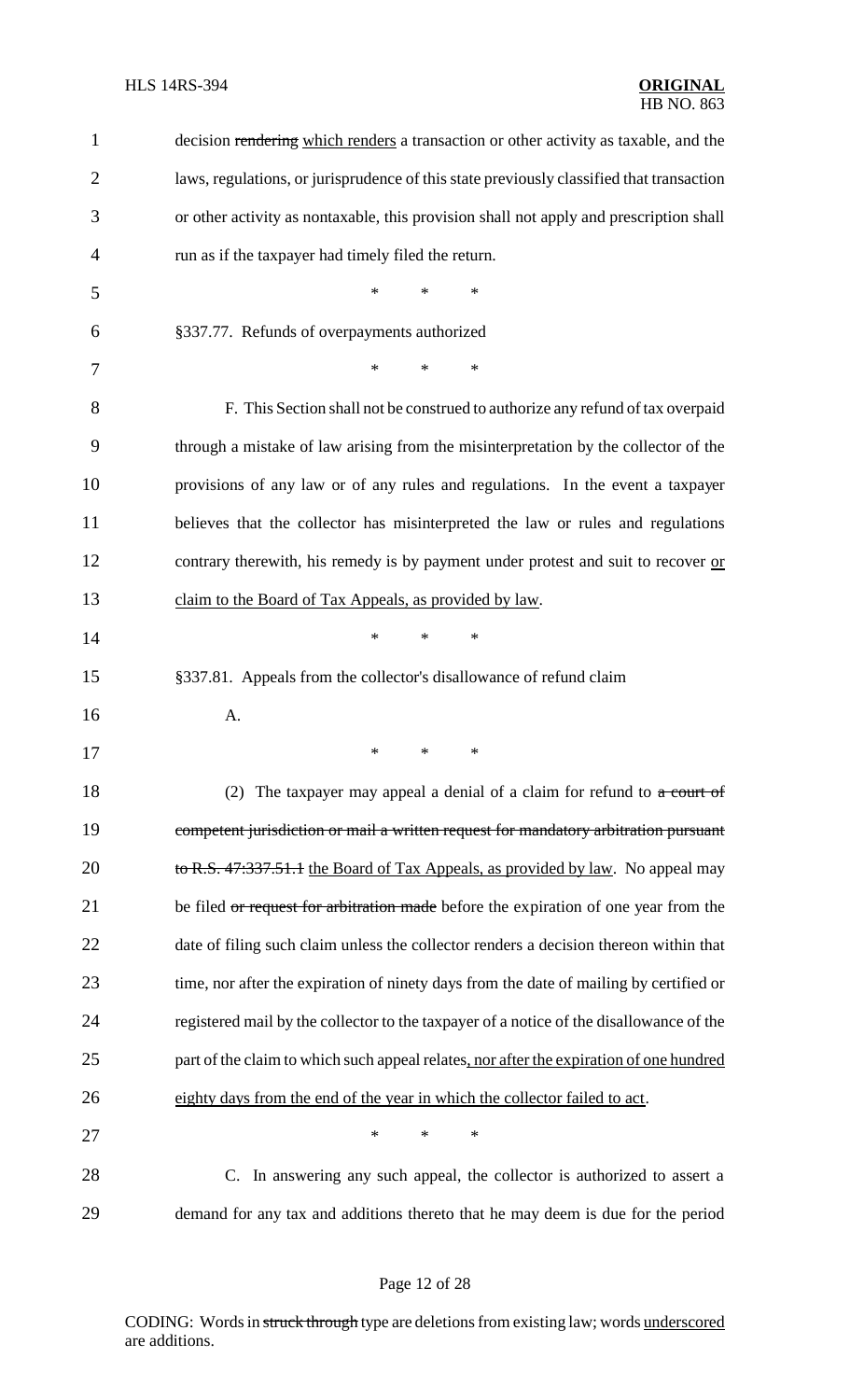| $\mathbf{1}$   | involved in the claim for refund or credit, and the Board of Tax Appeals shall have       |
|----------------|-------------------------------------------------------------------------------------------|
| $\overline{2}$ | jurisdiction to determine the correct amount of tax for the period in controversy, and    |
| 3              | to render judgment ordering the refunding or crediting of any overpayment or the          |
| $\overline{4}$ | payment of any additional tax, interest, and penalty found to be due.                     |
| 5              | ∗<br>$\ast$<br>∗                                                                          |
| 6              | §337.81.1. Board of Tax Appeals' finding of overpayment upon appeal from                  |
| 7              | assessment                                                                                |
| 8              | If the Board of Tax Appeals, pursuant to a hearing of an appeal from an                   |
| 9              | assessment of the collector in accordance with the provisions of R.S. 47:337.51,          |
| 10             | 337.53, or 337.54, finds that there is no tax due and further finds that the taxpayer     |
| 11             | has made a refundable overpayment of the tax for the period for which the collector       |
| 12             | asserted the claim for additional tax, the Board of Tax Appeals shall have jurisdiction   |
| 13             | to determine the amount of the overpayment, and to order that the amount of               |
| 14             | overpayment be refunded or credited to the taxpayer; however, the Board of Tax            |
| 15             | Appeals shall not order a refund or credit unless, as part of its decision, it determines |
| 16             | that either the petition of appeal in which the refund or credit was requested was filed  |
| 17             | within the period set out in R.S. 47:337.79, or that a claim for the refund or credit     |
| 18             | had been filed with the collector within that period.                                     |
| 19             | $\ast$<br>*<br>*                                                                          |
| 20             | §337.86. Credit for taxes paid                                                            |
| 21             | $\ast$<br>*<br>*                                                                          |
| 22             | E.(1) Notwithstanding any other law to the contrary, no person shall be taxed             |
| 23             | with respect to a particular event more than once, provided that the person collecting    |
| 24             | and remitting taxes can produce to the collector documentary evidence to show a           |
| 25             | good faith effort to recover taxes paid to the incorrect taxing authority. Such           |
| 26             | documentary evidence shall consist of the following:                                      |
| 27             | $\ast$<br>$\ast$<br>*                                                                     |
| 28             | (d) Notwithstanding any provision of law to the contrary, any taxpayer who                |
| 29             | receives an assessment and who has complied with any applicable provisions of             |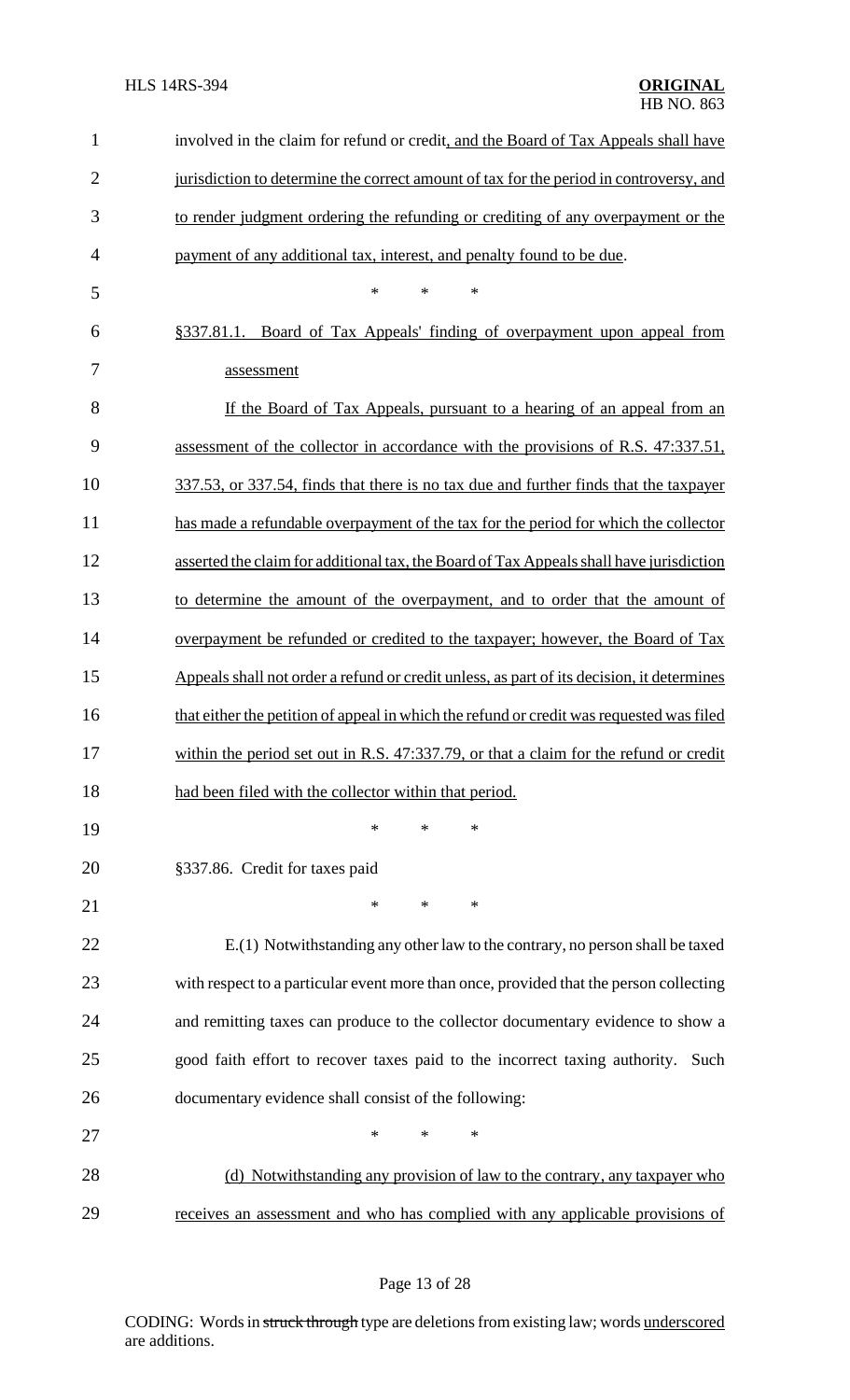| $\mathbf{1}$   | Subparagraphs (a) through (c) of this Paragraph, may within thirty calendar day of        |
|----------------|-------------------------------------------------------------------------------------------|
| $\overline{2}$ | the date of notice, take any action specified in R.S. $47:337.51(A)(1)$ .                 |
| 3              | The collector shall not impose penalties or interest on taxes<br>(2)(a)                   |
| $\overline{4}$ | erroneously paid to another taxing authority unless the erroneous payment was the         |
| 5              | result of intentional conduct of gross negligence on the part of the persons collecting   |
| 6              | and remitting taxes. In instances where a legitimate disagreement exists as to which      |
| 7              | taxing authority is owed, the involved taxing authorities shall resolve the dispute       |
| 8              | among themselves through any legal means, including the filing of a rule or petition      |
| 9              | in the manner provided for in R.S. 47:337.101.                                            |
| 10             | $\ast$<br>$\ast$<br>∗                                                                     |
| 11             | §337.101. Procedures to seek uniformity of interpretation of common or local sales        |
| 12             | tax law                                                                                   |
| 13             | A.                                                                                        |
| 14             | $\ast$<br>$\ast$<br>$\ast$                                                                |
| 15             | (2)<br>Such taxpayer or collector may proceed to seek uniformity of                       |
| 16             | interpretation of a rule, regulation, policy or interpretation of sales and use tax laws, |
| 17             | ordinances, rules, or regulations in accordance with any remedy available under           |
| 18             | applicable law, including the following procedures:                                       |
| 19             | (a) A rule to seek uniformity of interpretation of common sales tax law or                |
| 20             | local sales tax law in any court of competent jurisdiction, or in the Board of Tax        |
| 21             | Appeals.                                                                                  |
| 22             | *<br>$\ast$<br>$\ast$                                                                     |
| 23             | §1401. Creation of board of tax appeals                                                   |
| 24             | In order to provide a board that will act as an appeal board to hear and decide,          |
| 25             | at a minimum of expense to the taxpayer, questions of law and fact arising from           |
| 26             | disputes or controversies between a taxpayer and the collector of revenue of the State    |
| 27             | of Louisiana in the enforcement of any tax, excise, license, permit or any other tax      |
| 28             | law administered by the collector, and to exercise jurisdiction as provided for in the    |
| 29             | Uniform Local Sales Tax Code, the Board of Tax Appeals, hereinafter referred to as        |

# Page 14 of 28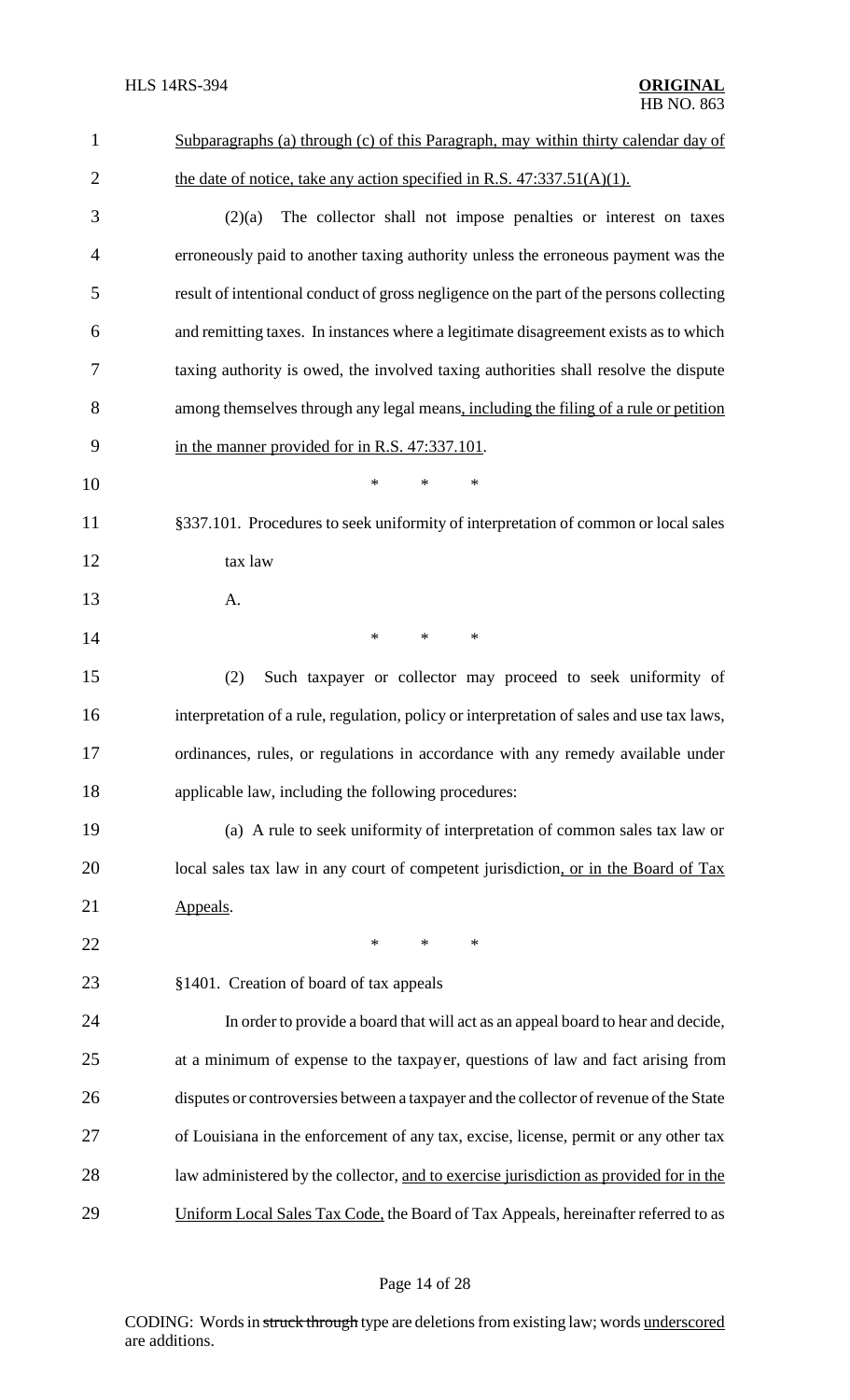| 1              | the board, is created as an independent agency in the executive department of the      |
|----------------|----------------------------------------------------------------------------------------|
| $\overline{2}$ | state government Department of State Civil Service, and for the purposes of this       |
| 3              | Chapter.                                                                               |
| 4              | §1402. Membership of board; qualifications; appointment; term; vacancy; salary         |
| 5              | A. The Board of Tax Appeals shall be composed of three members who shall               |
| 6              | be qualified electors of the state. At least two of the board members shall be         |
| 7              | attorneys who have been admitted to the practice of law in Louisiana for at least five |
| 8              | years, and at least one of the board members shall be certified as a Tax Law           |
| 9              | Specialist by the Louisiana Board of Legal Specialization. Each member shall be        |
| 10             | appointed by the governor and shall serve at the pleasure of the governor. Vacancies   |
| 11             | shall be filled in the manner of the original appointment.                             |
| 12             | B. Each appointment to the board by the governor shall be submitted to the             |
| 13             | Senate for confirmation.                                                               |
| 14             | C. The term of members in office prior to twelve o'clock noon on July 16,              |
| 15             | 1984 shall be deemed to have terminated as of July 16, 1984; however, any such         |
| 16             | member shall remain in office until his successor is appointed and takes office        |
| 17             | governor shall make the following appointments on or before September 1, 2014:         |
| 18             | one member with a term expiring February 1, 2016, and one member with a term           |
| 19             | expiring February 1, 2018. Any subsequent appointments pursuant to this                |
| 20             | Subsection shall be for either a fixed term of four years or for the remainder of an   |
| 21             | unexpired term.                                                                        |
| 22             | $D(1)$ On or before August 1, 2014, the governor shall appoint one member              |
| 23             | to a term expiring February 1, 2020, from a list of qualified nominees provided by     |
| 24             | the nominating committee established pursuant to this Subsection. Any subsequent       |
| 25             | appointments pursuant to this Subsection shall be for either a fixed term of six years |
| 26             | or for the remainder of an unexpired term.                                             |
| 27             | (2) The nominating committee shall be responsible for developing a list of             |
| 28             | not less than one, nor more than three, qualified nominees for any vacancy. Any        |
| 29             | person nominated by the committee must be an attorney with experience in               |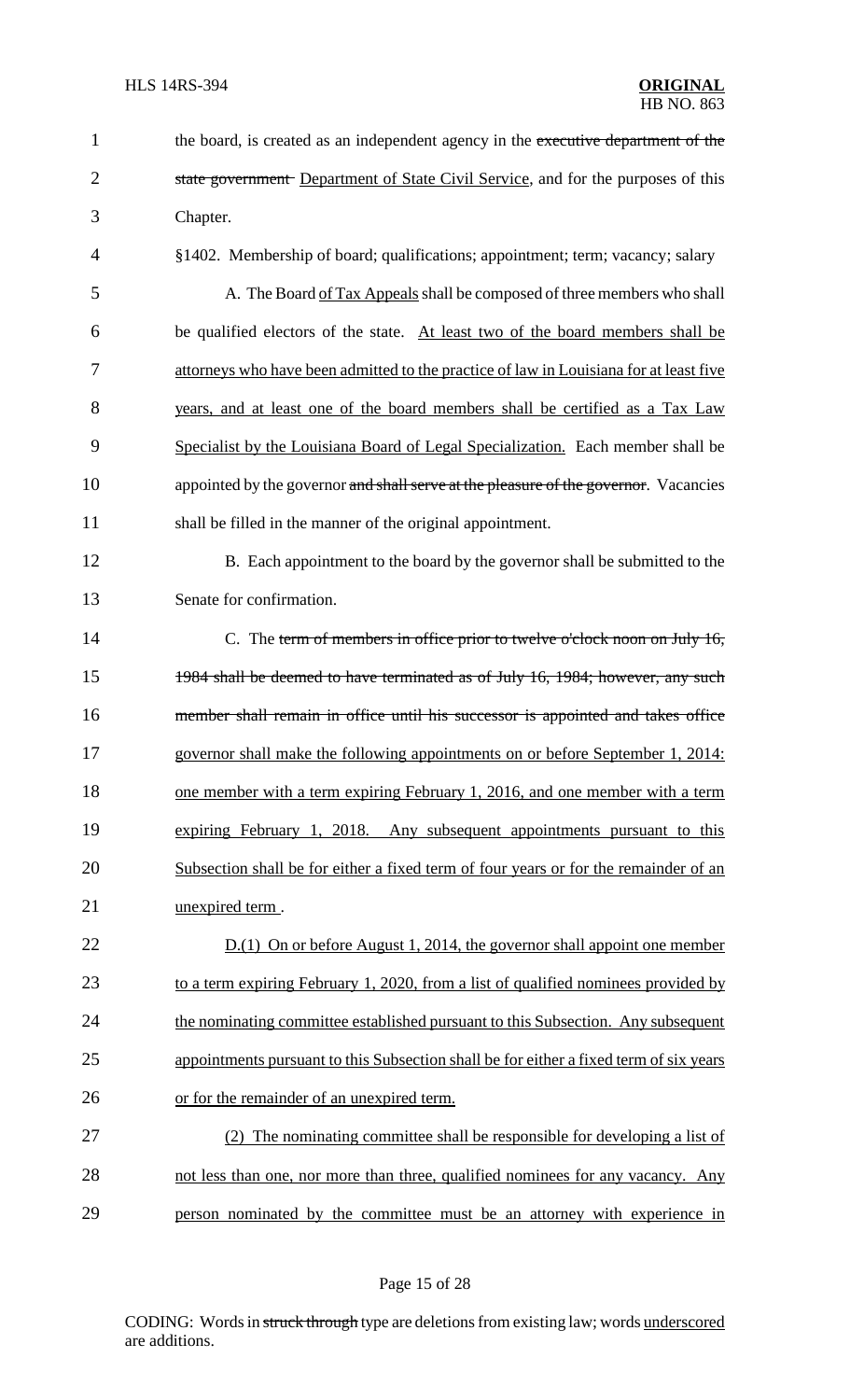| $\mathbf{1}$   | Louisiana sales tax law, and at least one nominee shall be certified as a Tax Law    |
|----------------|--------------------------------------------------------------------------------------|
| $\overline{2}$ | Specialist by the Louisiana Board of Legal Specialization.                           |
| 3              | (3) The Local Tax Division Nominating Committee is hereby established to             |
| 4              | be comprised of eight members who shall be either an attorney licensed to practice   |
| 5              | law in Louisiana, a certified public accountant, or a parish tax administrator. The  |
| 6              | committee shall be comprised of the following members:                               |
| 7              | (a) A representative of the Louisiana Association of Business and Industry.          |
| 8              | A representative of the Society of Louisiana Certified Public<br>(b)                 |
| 9              | Accountants, selected in consultation with the Business and Industry Committee of    |
| 10             | the Louisiana Association of Tax Administrators.                                     |
| 11             | (c) Two representatives of the Section on Taxation of the Louisiana State            |
| 12             | Bar Association, with one selected in consultation with the National Bar Association |
| 13             | Greater New Orleans Chapter Louis A Martinet Society.                                |
| 14             | (d) A representative of the Louisiana Municipal Association.                         |
| 15             | (e) A representative of the Police Jury Association of Louisiana.                    |
| 16             | A representative of the Louisiana School Boards Association.<br>(f)                  |
| 17             | (g) A representative of the Louisiana Sheriff's Association.                         |
| 18             | The secretary-clerk of the board shall maintain the records of the<br>(4)            |
| 19             | nominating committee, and shall call an organizational meeting of the nominating     |
| 20             | committee in order for the nominating committee to elect its chairman.<br>The        |
| 21             | chairman, or a majority of committee members, may call meetings of the committee,    |
| 22             | and shall provide advance notice of all meetings to the members and to the           |
| 23             | appointing entities referenced in Paragraph (3) of this Subsection.                  |
| 24             | (5) Six members shall constitute a quorum for the transaction of committee           |
| 25             | business, and each nomination must be approved by a favorable vote of at least five  |
| 26             | committee members.                                                                   |
| 27             | E.(1) A board member shall continue to serve until a successor has been              |
| 28             | appointed. No member may be removed during an unexpired term of office except        |
| 29             | for good cause shown, which shall be subject to judicial review.                     |

# Page 16 of 28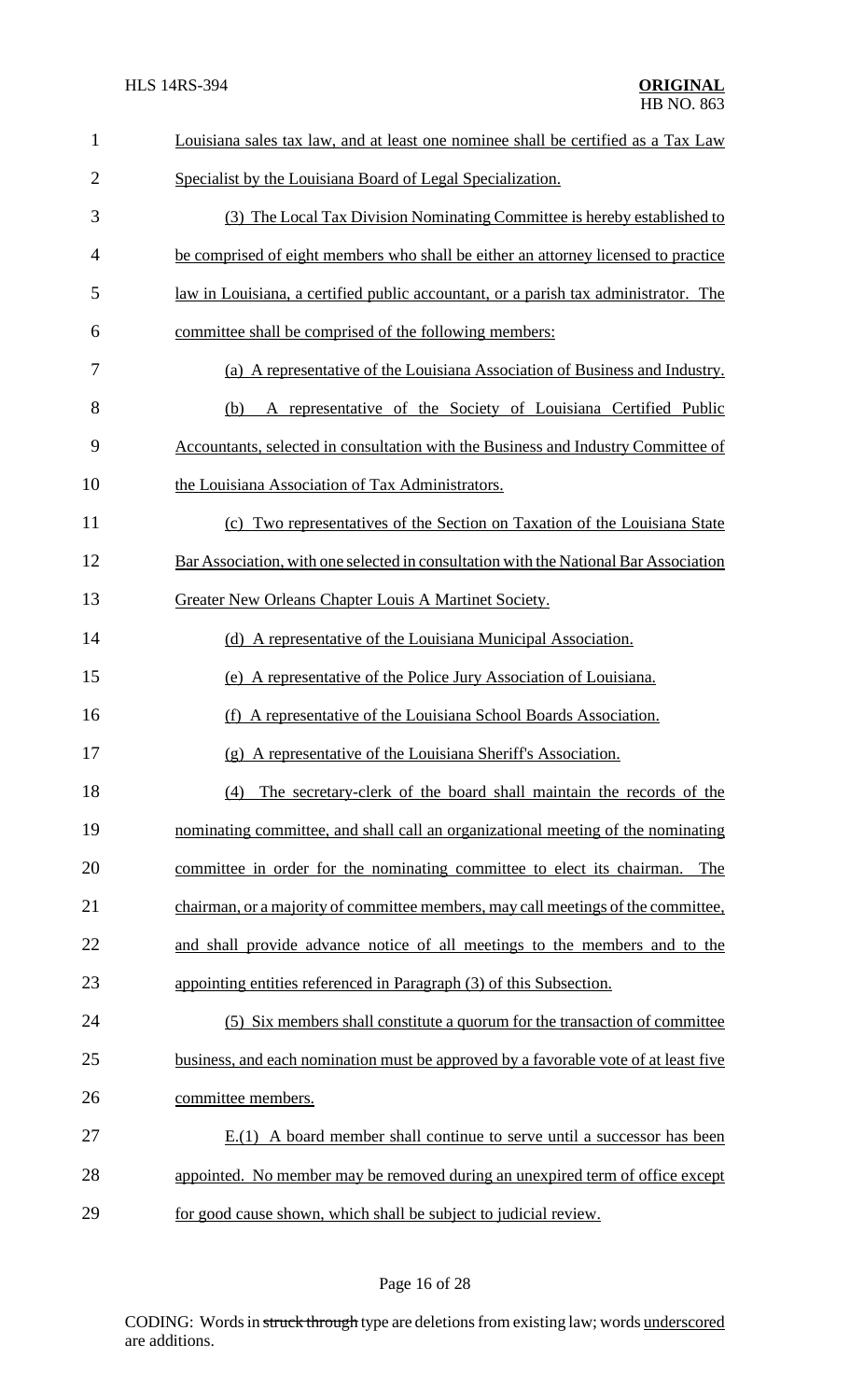| $\mathbf{1}$   | (2) A member who has served on the board for more than two and one-half                |
|----------------|----------------------------------------------------------------------------------------|
| $\overline{2}$ | terms occurring within three consecutive terms shall be ineligible for reappointment   |
| 3              | to the board until at least two years from the last day of their last appointment.     |
| $\overline{4}$ | However, a member may be reappointed notwithstanding any other provision of law        |
| 5              | to the contrary, if nominated pursuant to Subsection D of this Section, and service    |
| 6              | pursuant to that Subsection is not counted for the purposes of any term or service     |
| 7              | limitation.                                                                            |
| 8              | F. The governor shall establish the compensation to be paid to members of              |
| 9              | the board, including any additional compensation for its officers. A member's          |
| 10             | compensation shall not be reduced during their unexpired term of office.               |
| 11             | §1403. Designation of chairman officers; domicile; quorum; seal                        |
| 12             | A. The governor shall designate a chairman from the membership of the                  |
| 13             | Board of Tax Appeals. The member other than the chairman with the longest service      |
| 14             | on the board shall be its vice-chairman, and shall perform duties as may be specified  |
| 15             | in the rules of the board and delegated by the chairman.                               |
| 16             | B.(1) The principal office and domicile of the board shall be at Baton Rouge,          |
| 17             | Louisiana.                                                                             |
| 18             | (2) The board may hold meetings at any place within the state, and any                 |
| 19             | member, when designated by the chairman, may act as a hearing judge and conduct        |
| 20             | hearings for the purpose of receiving testimony, argument, or both and reporting his   |
| 21             | findings of fact, law, or both to the board for decision or judgment.                  |
| 22             | (3) The time and place of meetings and hearings shall be designated by the             |
| 23             | chairman, with a view of securing reasonable opportunity to taxpayers to appear        |
| 24             | before the board with as little inconvenience and expense to taxpayers parties and     |
| 25             | witnesses as is practicable.                                                           |
| 26             | (4) With the consent of all parties or upon the request of the taxpayer in a           |
| 27             | case involving only a state collector, the board may allow for a hearing to be held by |
| 28             | telephone, video conference, or similar communication equipment, including the         |
| 29             | administration of oaths in proceedings.                                                |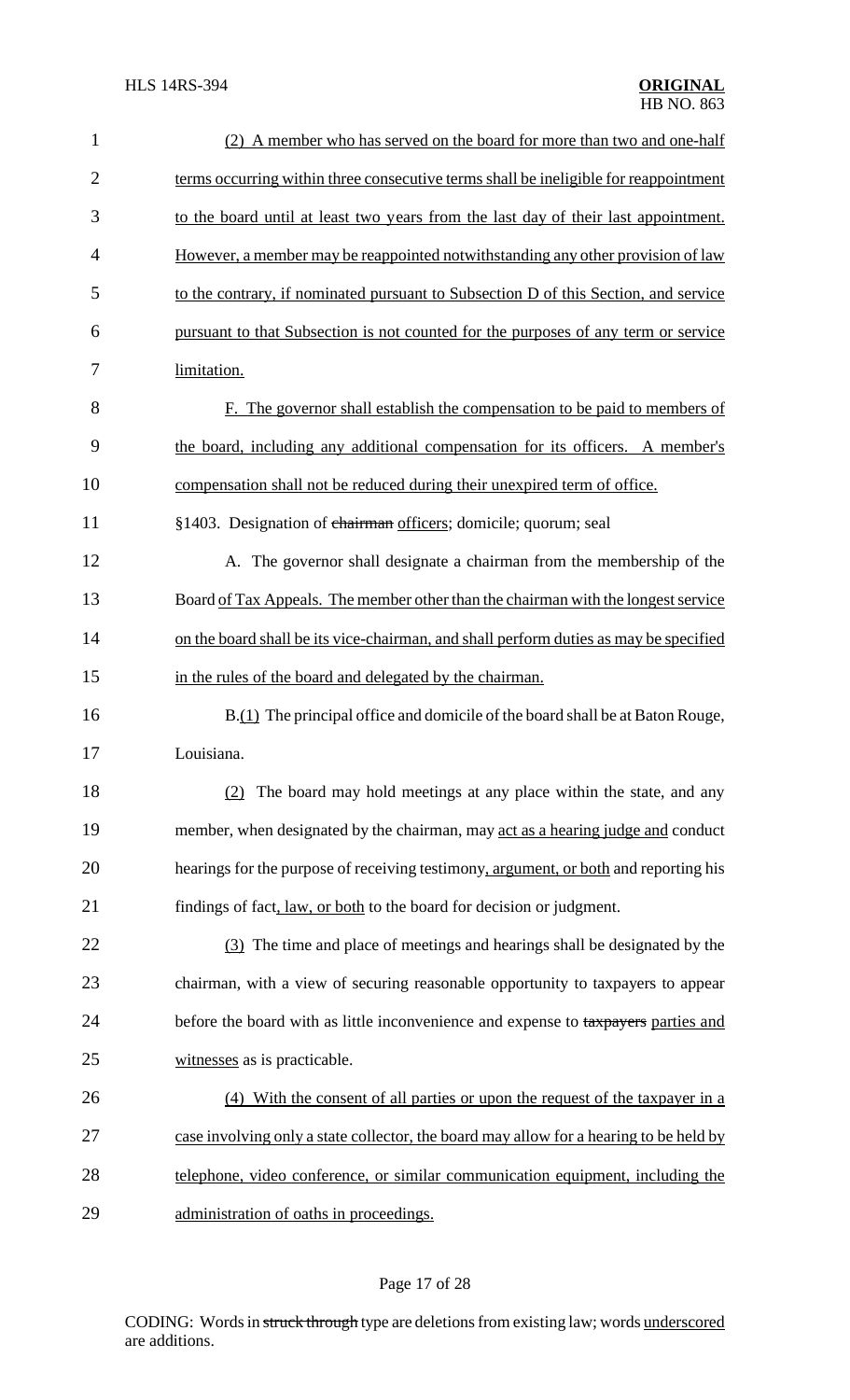| $\mathbf{1}$   | (5) Upon the motion of the local collector, a hearing in a matter involving                     |
|----------------|-------------------------------------------------------------------------------------------------|
| $\overline{2}$ | only local taxing authorities from a single parish shall be held in that parish. The            |
| 3              | respective district or other local court shall make available any facilities necessary          |
| 4              | for the hearing, and any relevant expenses may be taxed as costs.                               |
| 5              | *<br>*<br>*                                                                                     |
| 6              | §1407. Jurisdiction of the board                                                                |
| 7              | The jurisdiction of the board shall extend to the following:                                    |
| 8              | *<br>*<br>*                                                                                     |
| 9              | All matters related to other jurisdiction otherwise provided by law,<br>(3)                     |
| 10             | including rules to seek uniformity of interpretation of common sales and use tax law            |
| 11             | or local sales and use tax law, as provided in R.S. $47:337.101(A)(2)$ .                        |
| 12             | *<br>*<br>*                                                                                     |
| 13             | §1410. Findings of fact, decisions, and opinions                                                |
| 14             | $\underline{A}$ . The board shall, in each case heard by it, or in any matter referred to it by |
| 15             | the collector or in each case submitted to it upon stipulations of agreement and fact,          |
| 16             | make issue written findings of fact and conclusions of lawand make and file a written           |
| 17             | decision or judgment thereon.                                                                   |
| 18             | $B(1)$ In any case against the state collector, the The board may, in its                       |
| 19             | discretion, issue an opinion in writing written reasons in addition to its findings of          |
| 20             | fact and decision or judgment.                                                                  |
| 21             | (2) In any case against a local collector, the board shall issue written reasons                |
| 22             | in addition to its judgement upon the request of any party.                                     |
| 23             | (3) Any additional written reasons issued pursuant to this Subsection shall                     |
| 24             | be published on the board's website.                                                            |
| 25             | *<br>*<br>$\ast$                                                                                |
| 26             | §1413. Rules and regulations                                                                    |
| 27             | $\underline{A}$ . In all other matters regarding the conduct of its hearings, the board may     |
| 28             | prescribe and promulgate rules and regulations not inconsistent with law or the                 |
| 29             | provisions of this Chapter, which rules and regulations when prescribed, adopted and            |
|                |                                                                                                 |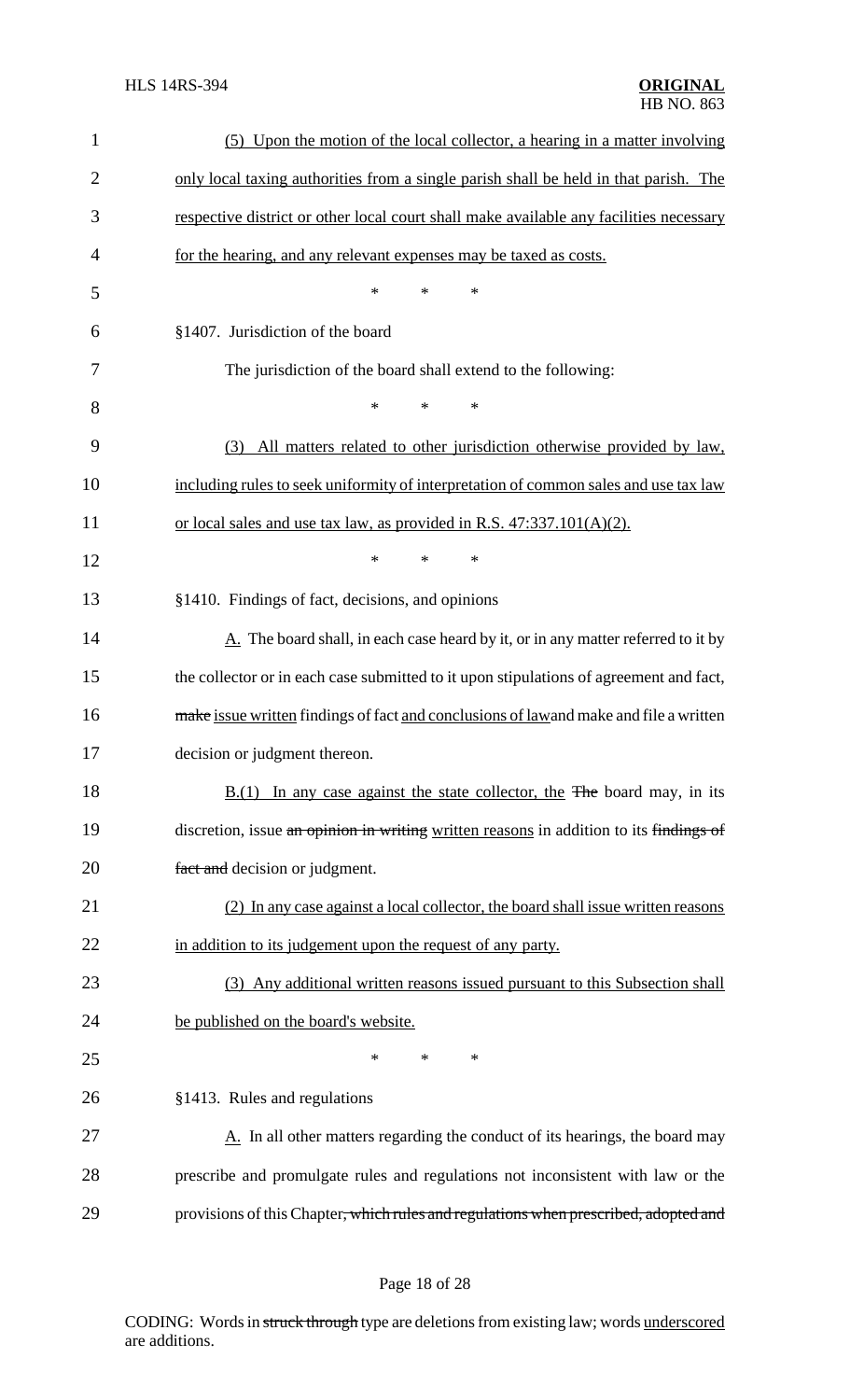| $\mathbf{1}$   | promulgated. Upon promulgation, the rules and regulations shall be binding upon       |
|----------------|---------------------------------------------------------------------------------------|
| $\overline{2}$ | parties litigant in any cause over which the jurisdiction of this board shall extend. |
| 3              | <b>B.</b> Rules related to the establishment of fees chargeable for filings and for   |
| 4              | services rendered by the board shall be subject to review, suspension, or veto        |
| 5              | pursuant to R.S. 49:968 through 970.                                                  |
| 6              | C. The rules and regulations of the board shall be annually reviewed, and             |
| 7              | may be revised as necessary to provide relative to a prompt adjudication of cases     |
| 8              | filed against local collectors.                                                       |
| 9              | §1414. Persons authorized to appear before the board                                  |
| 10             | *<br>$\ast$<br>∗                                                                      |
| 11             | E. A local collector may be represented by any designated employee of the             |
| 12             | local collector.                                                                      |
| 13             | *<br>$\ast$<br>∗                                                                      |
| 14             | §1418. Definitions                                                                    |
| 15             | For purposes of this Chapter, except when the context requires otherwise, the         |
| 16             | words and expressions defined in this Section shall have the following meanings:      |
| 17             | (1) "Board" means the Board of Tax Appeals.                                           |
| 18             | (2) "Collector" means the state collector or a local collector, unless specified      |
| 19             | otherwise.                                                                            |
| 20             | (3) "Local collector" means any of the following:                                     |
| 21             | (a) The individual or entity designated as the single collector of the sales and      |
| 22             | use taxes of any parish, municipality, school board, any other unit of local          |
| 23             | government, and any special district whose boundary is not coterminous with the       |
| 24             | state, and their duly authorized assistants in relation to a tax levied by any local  |
| 25             | political subdivision within the jurisdiction of the Board of Tax Appeals.            |
| 26             | The agent or successor to any of the above, including any joint<br>(b)                |
| 27             | commission, authority, or other duly constituted single collection entity, created by |
| 28             | an agreement, when administering or collecting the taxes of any local political       |
| 29             | subdivision within the jurisdiction of the Board of Tax Appeals.                      |

# Page 19 of 28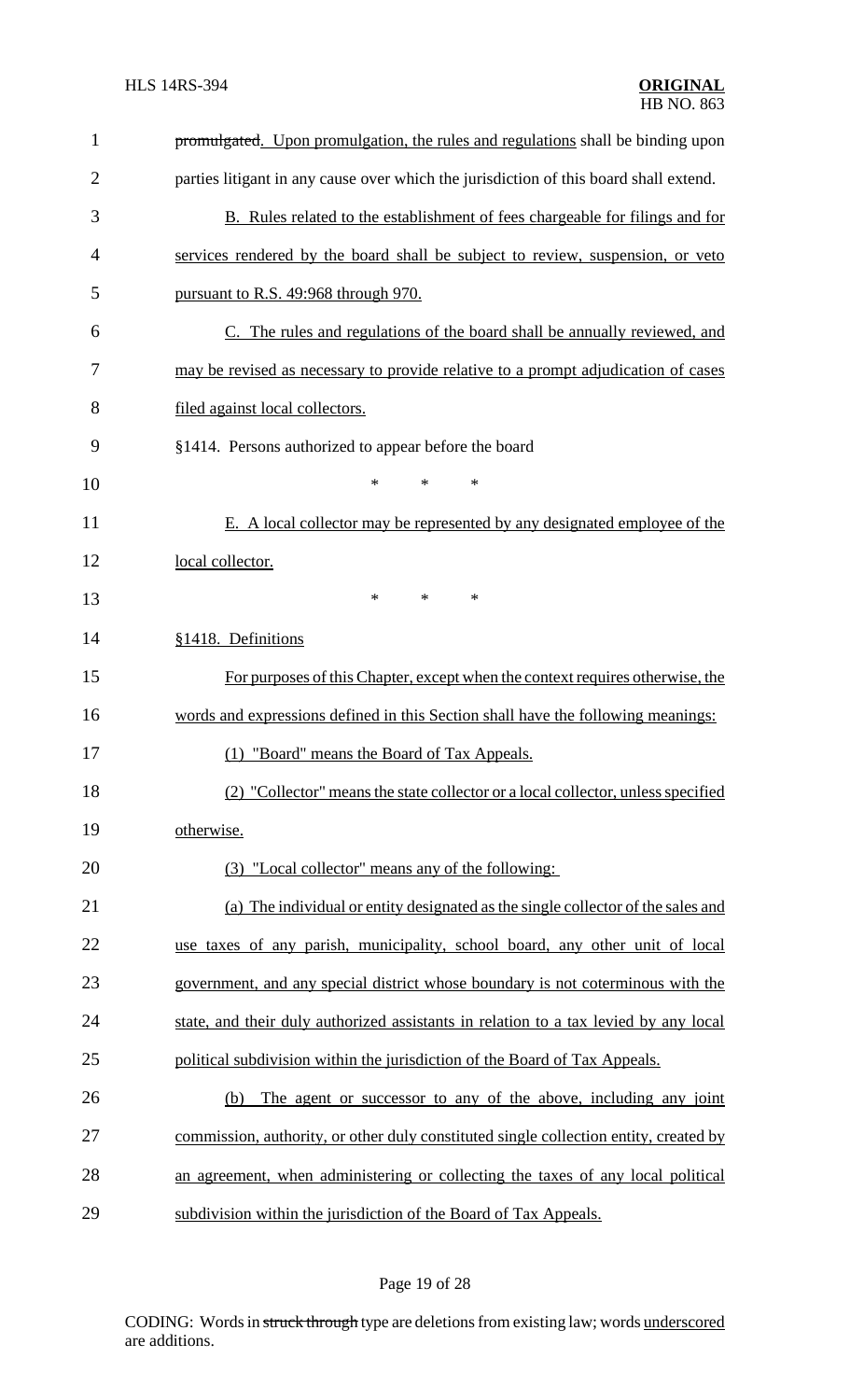| $\mathbf{1}$   | "Petition" means a separate and distinct pleading filed against the<br>(4)                 |
|----------------|--------------------------------------------------------------------------------------------|
| $\overline{2}$ | relevant state collector or local collector. A petition filed against a state collector    |
| 3              | shall not interrupt or suspend the time period within which a taxpayer must file a         |
| $\overline{4}$ | petition against any local collector, and a petition filed against a local collector shall |
| 5              | not suspend or interrupt the time period within which a taxpayer must file a petition      |
| 6              | against a state collector or a different local collector.                                  |
| 7              | (5) "State collector" means any of the following:                                          |
| 8              | (a) The secretary of the Department of Revenue, including the secretary's                  |
| 9              | duly authorized assistants, when used in reference to any tax or fee administered by       |
| 10             | the department.                                                                            |
| 11             | The assistant secretary of the office of motor vehicles within the<br>(b)                  |
| 12             | Department of Public Safety and Corrections, including the assistant secretary's duly      |
| 13             | authorized assistants, when used in reference to any state tax or fee administered by      |
| 14             | the office and within the jurisdiction of the Board of Tax Appeals.                        |
| 15             | (c) The commissioner of the office of alcohol and tobacco control, within the              |
| 16             | Department of Revenue, when used in relation to any state tax or fee administered          |
| 17             | by the office and within the jurisdiction of the Board of Tax Appeals.                     |
| 18             | The agent or successor of any of the foregoing offices when<br>(d)                         |
| 19             | administering a state tax or fee within the jurisdiction of the Board of Tax Appeals.      |
| 20             | $\ast$<br>*<br>*                                                                           |
| 21             | §1431. Taxpayer's petition                                                                 |
| 22             | A. Whenever a taxpayer is aggrieved by an assessment made by the state                     |
| 23             | collector, or by the state collector's action or failure to act on a claim for refund or   |
| 24             | credit of an overpayment, such taxpayer may appeal to the board for a                      |
| 25             | redetermination of the assessment or a determination of the alleged overpayment, by        |
| 26             | filing a petition with the board within the respective periods set forth in R.S.           |
| 27             | 47:1565, 1566, and $47:1625$ .                                                             |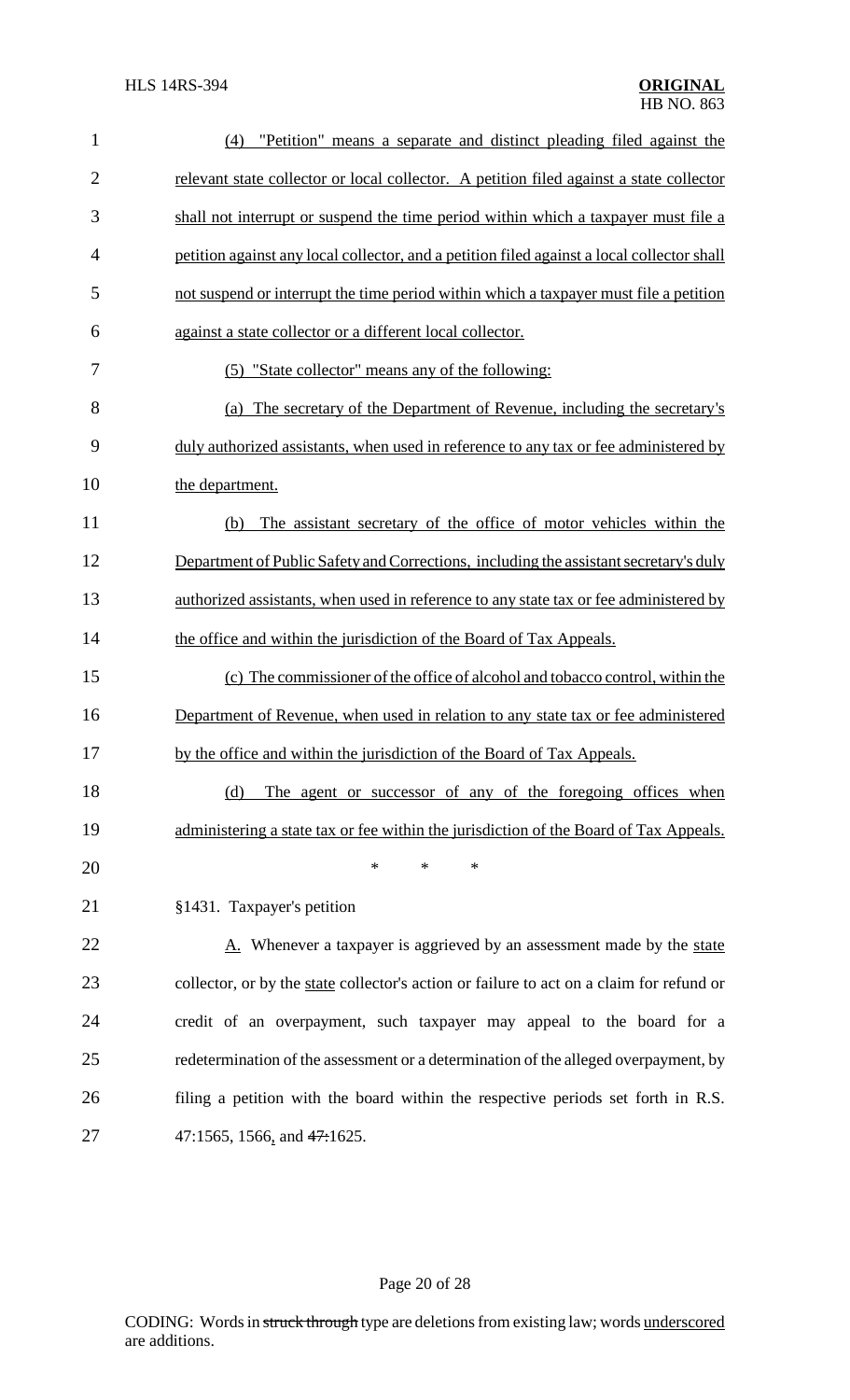| $\mathbf{1}$   | B. If a taxpayer has complied with the provisions of R.S. 47:337.63 or 1576,                |
|----------------|---------------------------------------------------------------------------------------------|
| $\overline{2}$ | the taxpayer may file a payment under protest claim with the board within the               |
| 3              | respective periods set forth therein.                                                       |
| $\overline{4}$ | C. If a taxpayer disputes an assessment made by a local collector, or a local               |
| 5              | collector's action or failure to act on a claim for a refund or credit of an overpayment,   |
| 6              | the taxpayer may appeal to the board for a redetermination of the assessment or a           |
| 7              | determination of the alleged overpayment, by filing a petition with the board as            |
| 8              | provided in R.S. 47:337.51, 337.53, or 337.81.                                              |
| 9              | §1432. Notice; hearing; decision                                                            |
| 10             | In A. The taxpayer and the collector shall be afforded notice and opportunity               |
| 11             | to be heard in each proceeding for the redetermination of an assessment, the                |
| 12             | consideration of a payment under protest claim, or for the determination of an              |
| 13             | overpayment notice and opportunity to be heard shall be given to the taxpayer and           |
| 14             | the collector and $a \cdot A$ decision or judgment in such matters shall be made as quickly |
| 15             | as practicable.                                                                             |
| 16             | The board has no jurisdiction to declare a statute or ordinance<br>B(1)                     |
| 17             | unconstitutional. When the taxpayer has pled the unconstitutionality of a statute or        |
| 18             | ordinance, the board shall order the case transferred to the district court of proper       |
| 19             | venue upon the motion of any party if the board finds that the case cannot be               |
| 20             | resolved without reaching a declaration on the alleged unconstitutionality.                 |
| 21             | (2) A district court shall consider de novo the issues of unconstitutionality               |
| 22             | pled in any case transferred to it pursuant to this Subsection, but upon the joint          |
| 23             | motion of all parties and the attorney general, the board may develop a record and          |
| 24             | make a recommendation to the district court on the issue.                                   |
| 25             | C. Except upon the joint motion of all parties, the board shall not consolidate             |
| 26             | a case against a local collector with a case against a state collector or with a case       |
| 27             | against one or more other local collectors; however, nothing in this Part shall prevent     |
| 28             | the board, upon the joint motion of all parties and when in the interest of justice and     |
| 29             | efficiency, from ordering a consolidated hearing for the adjudication of pending            |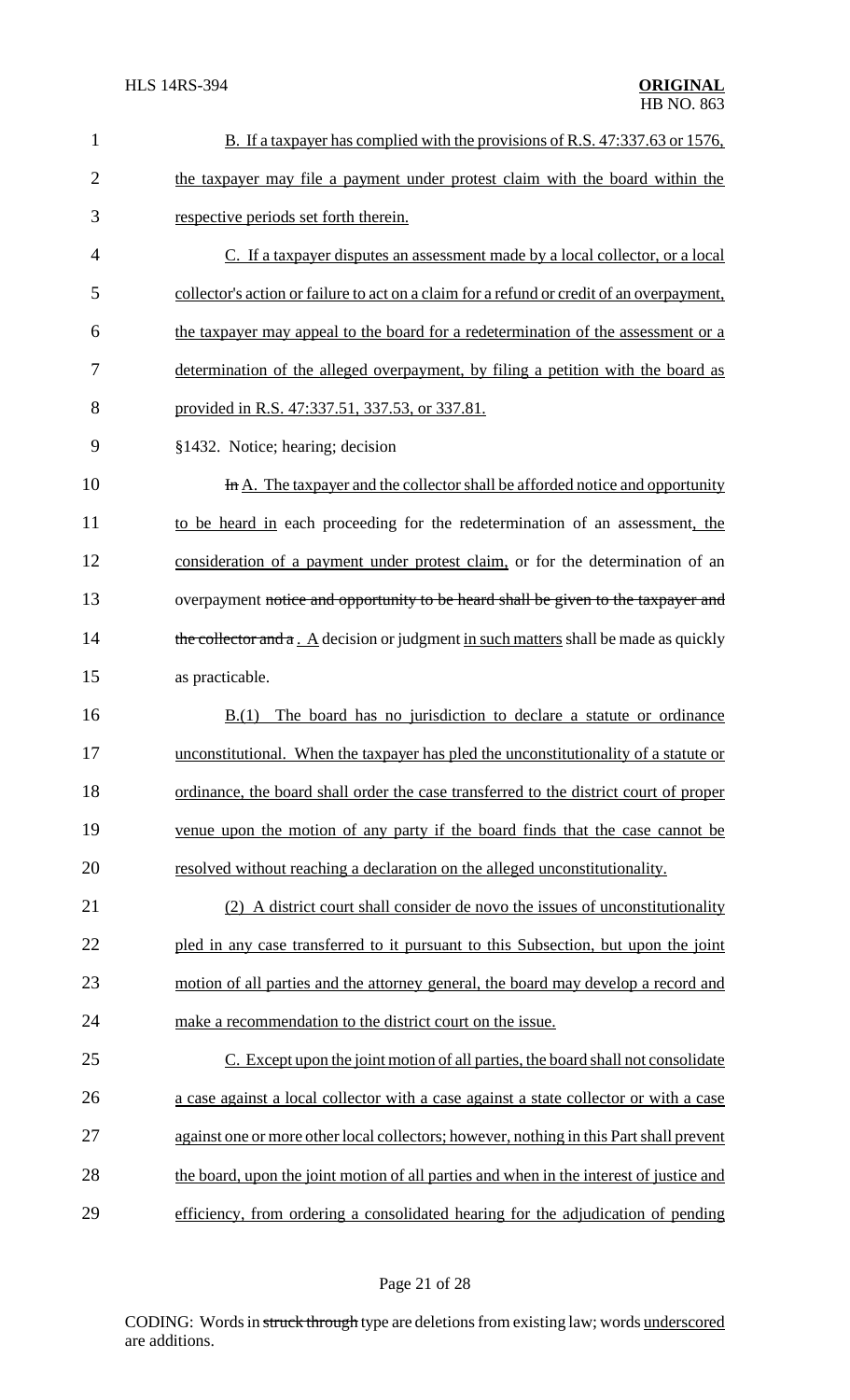| $\mathbf{1}$   | cases, provided that each party's own counsel or qualified representative and                                   |
|----------------|-----------------------------------------------------------------------------------------------------------------|
| $\overline{2}$ | witnesses may appear and present its case, and provided that the board shall render                             |
| 3              | a separate judgment for any case brought against a local collector, even when such                              |
| $\overline{4}$ | case is considered in a joint hearing together with another case or cases.                                      |
| 5              | D. If an assessment of a local collector is appealed to the board for                                           |
| 6              | redetermination that covers both a tax matter that is appealable to the board together                          |
| 7              | with a tax matter that is not appealable to the board, the local collector may either                           |
| 8              | consent to the board's adjudication of the matter or consent that the appealable                                |
| 9              | assessment should be reduced by a stipulated amount, and the local collector may                                |
| 10             | then immediately, and without any other delays provided for by law, issue a new                                 |
| 11             | assessment for the stipulated amount. The taxpayer's rights and remedies concerning                             |
| 12             | the newly issued assessment shall run from the date of its issuance. The board shall                            |
| 13             | retain jurisdiction to adjudicate all other issues concerning the redetermination or                            |
| 14             | affirmation of the appealed assessment, but shall include the stipulated reduction in                           |
| 15             | its final judgment together with its other findings.                                                            |
| 16             | $\ast$<br>$\ast$<br>$\ast$                                                                                      |
| 17             | §1436. Determination of which district appellate court has jurisdiction                                         |
| 18             | A. A decision or judgment of the board in a case against a state collector                                      |
| 19             | may be reviewed as follows:                                                                                     |
| 20             | (1) In the case of an individual, by the <del>district</del> court of appeal for the district                   |
| 21             | whereof parish in which he is a resident domiciled, or if not a resident of domiciled                           |
| 22             | in any <del>district</del> parish, then by the <del>district</del> court of appeal for the parish of East Baton |
| 23             | Rouge.                                                                                                          |
| 24             | In the case of a juridical person other than an individual, except as<br>(2)                                    |
| 25             | provided in paragraphs $(3)$ , $(4)$ , and $(5)$ Paragraphs $(3)$ and $(4)$ of this Section                     |
| 26             | Subsection, by the district court of appeal for the parish of East Baton Rouge.                                 |
| 27             | (3) In the case of a corporation which has a principal office or agency in                                      |
| 28             | Louisiana, then by the <del>district</del> court of appeal for the <del>district</del> parishwhere such         |
| 29             | principal office or agency is located.                                                                          |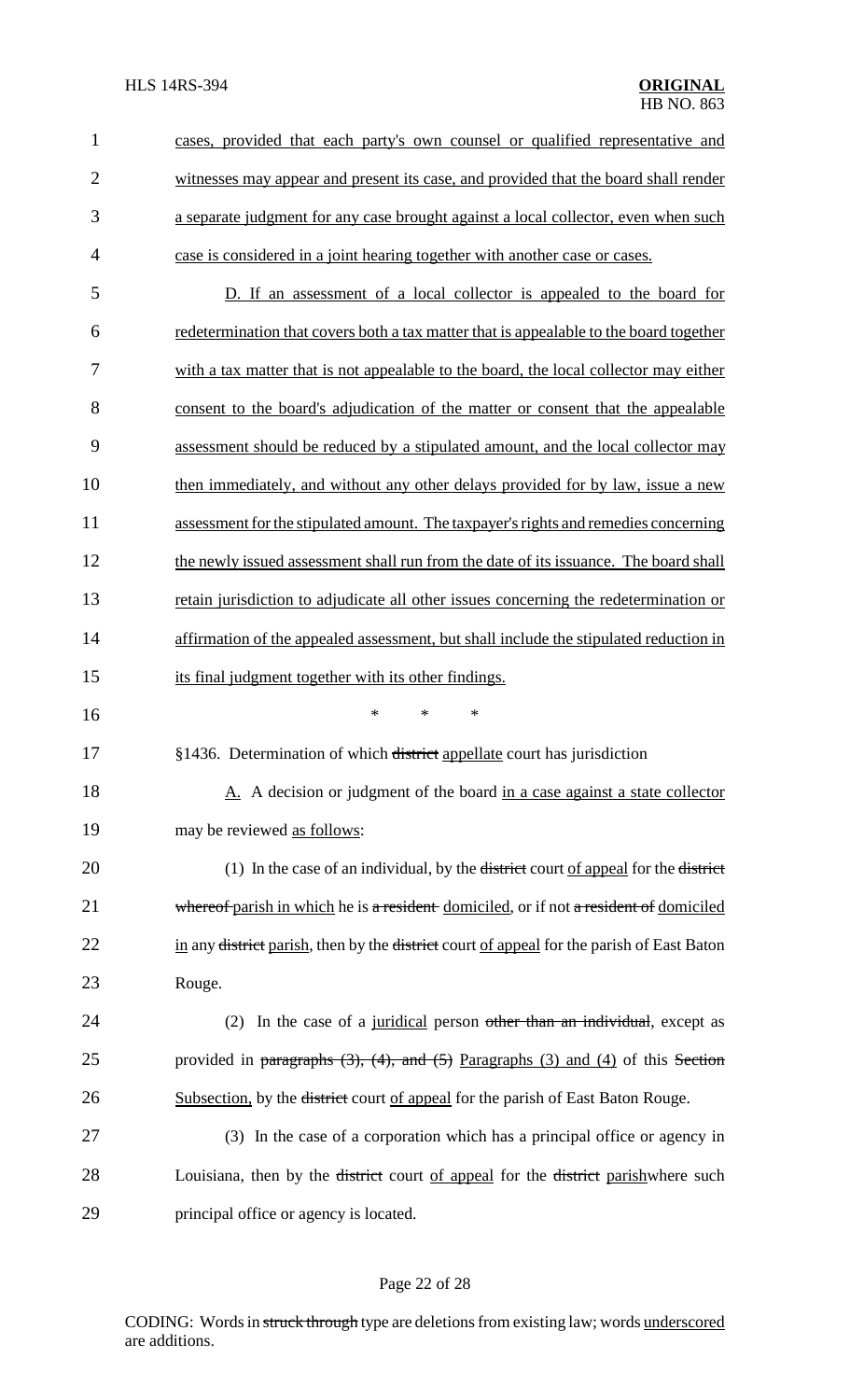| $\mathbf{1}$   | (4) In the case of a corporation which has no principal office or agency in            |
|----------------|----------------------------------------------------------------------------------------|
| $\overline{2}$ | Louisiana, then by the district court for the parish of East Baton Rouge.              |
| 3              | (5) In the case of an agreement between the state collector and taxpayer, then         |
| 4              | by the <del>district</del> court of appeal as stipulated in the agreement.             |
| 5              | B. A judgment of the board in a case against a local collector may be                  |
| 6              | reviewed as follows:                                                                   |
| 7              | (1) In the court of appeal for the parish where the tax being litigated is             |
| 8              | levied, except as provided for in Paragraph (2) of this Subsection.                    |
| 9              | (2) In the case of an agreement between the local collector and taxpayer,              |
| 10             | then by the court of appeal as stipulated in the agreement.                            |
| 11             | C. A judgment of the board in cases that have been consolidated by a joint             |
| 12             | motion of all parties, including a state collector, may be reviewed as provided for in |
| 13             | Subsection A of this Section.                                                          |
| 14             | D. A judgment of the board in cases that have been consolidated by a joint             |
| 15             | motion of all parties may be reviewed as provided for in Subsection B of this          |
| 16             | Section, with the parish of venue designated in the joint motion.                      |
| 17             | §1437. Effect of final judgment                                                        |
| 18             | A. When the decision or judgment of the board which has become final                   |
| 19             | contains a finding that the taxpayer is liable for the payment of an amount of tax,    |
| 20             | interest and penalty, such amount shall be paid by the taxpayer upon notice and        |
| 21             | demand from the collector, and shall be collectible by distraint and sale, as provided |
| 22             | in R.S. 47:1570 through 47:1573 1573, or 337.57 through 337.60, or any other means     |
| 23             | provided for in Chapter 2-D of Subtitle II of this Title for a local collector.        |
| 24             | B. When the decision or judgment of the board which has become final                   |
| 25             | contains a finding that the taxpayer is entitled to receive a refund or credit of an   |
| 26             | overpayment, the collector shall promptly enter the credit or make the refund, as the  |
| 27             | case may be.                                                                           |
| 28             | *<br>*<br>∗                                                                            |

# Page 23 of 28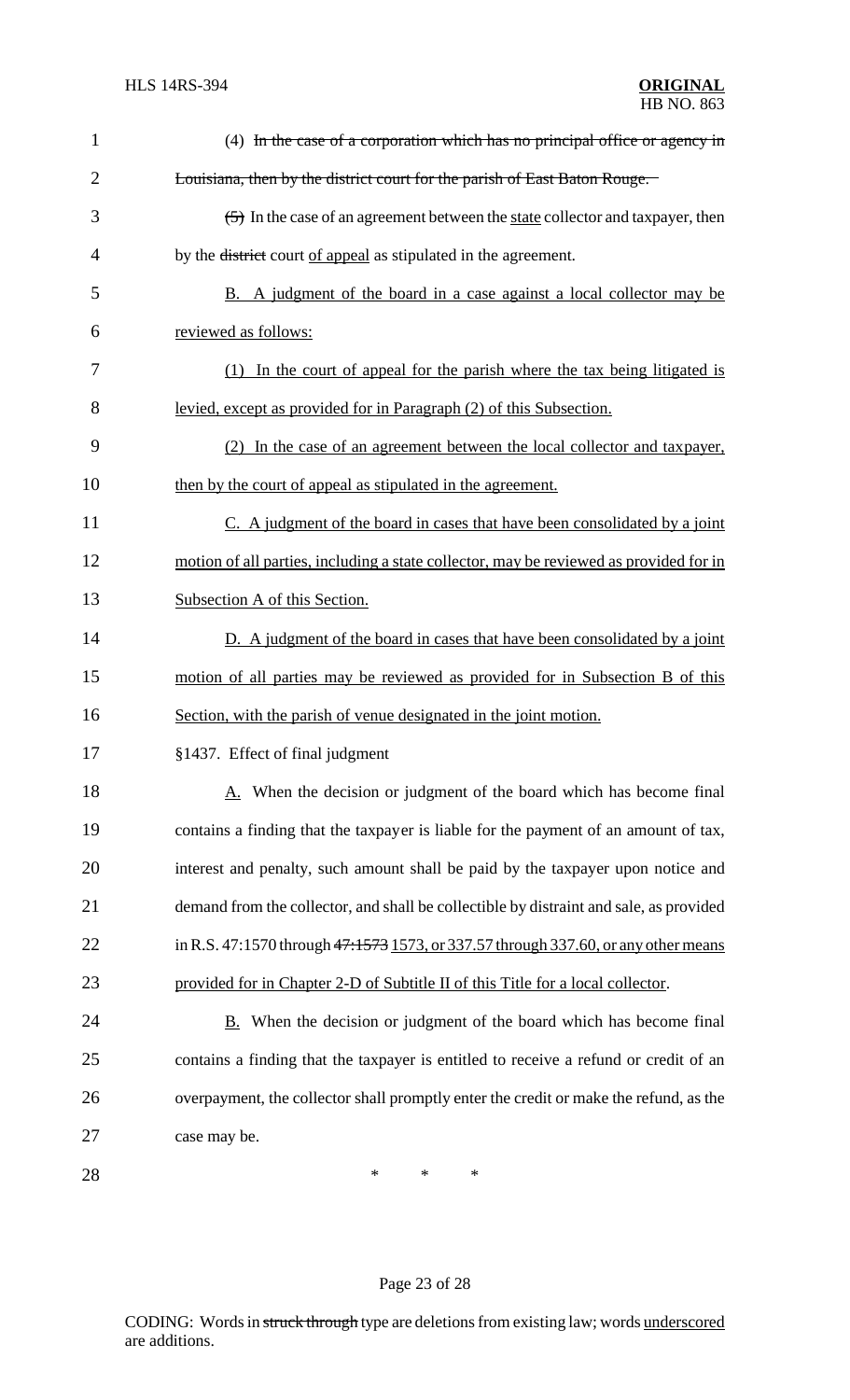§1451. Waiver of penalties 2 Whenever the state collector determines to waive or remit the whole or any part of the penalty provided for failure to file any return at the time it became due, 4 the collector's determination thereon, together with the taxpayer's affidavit stating 5 the cause of his delay in filing, shall be submitted to the board for review. If the 6 board finds that the penalty may properly be waived or remitted pursuant to  $R.S.$ 7 47:1566 applicable law, it shall approve the action of the collector. Otherwise the 8 board shall reject the proposal to waive or remit, and it shall then be mandatory upon the collector to assess and collect the penalty. Nothing in this Section shall be

 construed to expand the jurisdiction of the board to reconsider or review a waiver of 11 penalties or any other discretionary functions of a local collector.

 Section 3. R.S. 36:4(B)(1)(p) and R.S. 47:337.51.1 and 337.101(A)(2)(c), (B), and (C) are hereby repealed.

 Section 4. The members of the Board of Tax Appeals on the effective date of this Act shall continue to serve in such capacity at the pleasure of the governor until the appointments to fixed terms are made in accordance with the provisions of this Act. Notwithstanding any provision of law to the contrary, no term or service limitation shall apply to any member appointed and serving on the board on the effective date of this Act unless and until such appointment is for a full term of four years or six years, respectively, as provided for in this Act.

 Section 5. Within thirty days of the effective date of this Act, anyone with a matter pending before an arbitration panel or who has properly and timely mailed a request for arbitration that is pending, pursuant to R.S. 47:337.51.1 as it existed prior to this Act, may exercise any right granted to appeal to the Board of Tax Appeals under this Act, or may pay under protest in accordance with R.S. 47:337.63 and 337.64. An appeal may be taken from an arbitration decision rendered prior to the effective date of this Act pursuant to R.S. 47:337.51.1(C) as it existed prior to this Act. The suspension of the running of prescription pursuant to R.S. 47:337.51.1(A)(2) as it existed prior to this Act shall terminate on July 31, 2014.

#### Page 24 of 28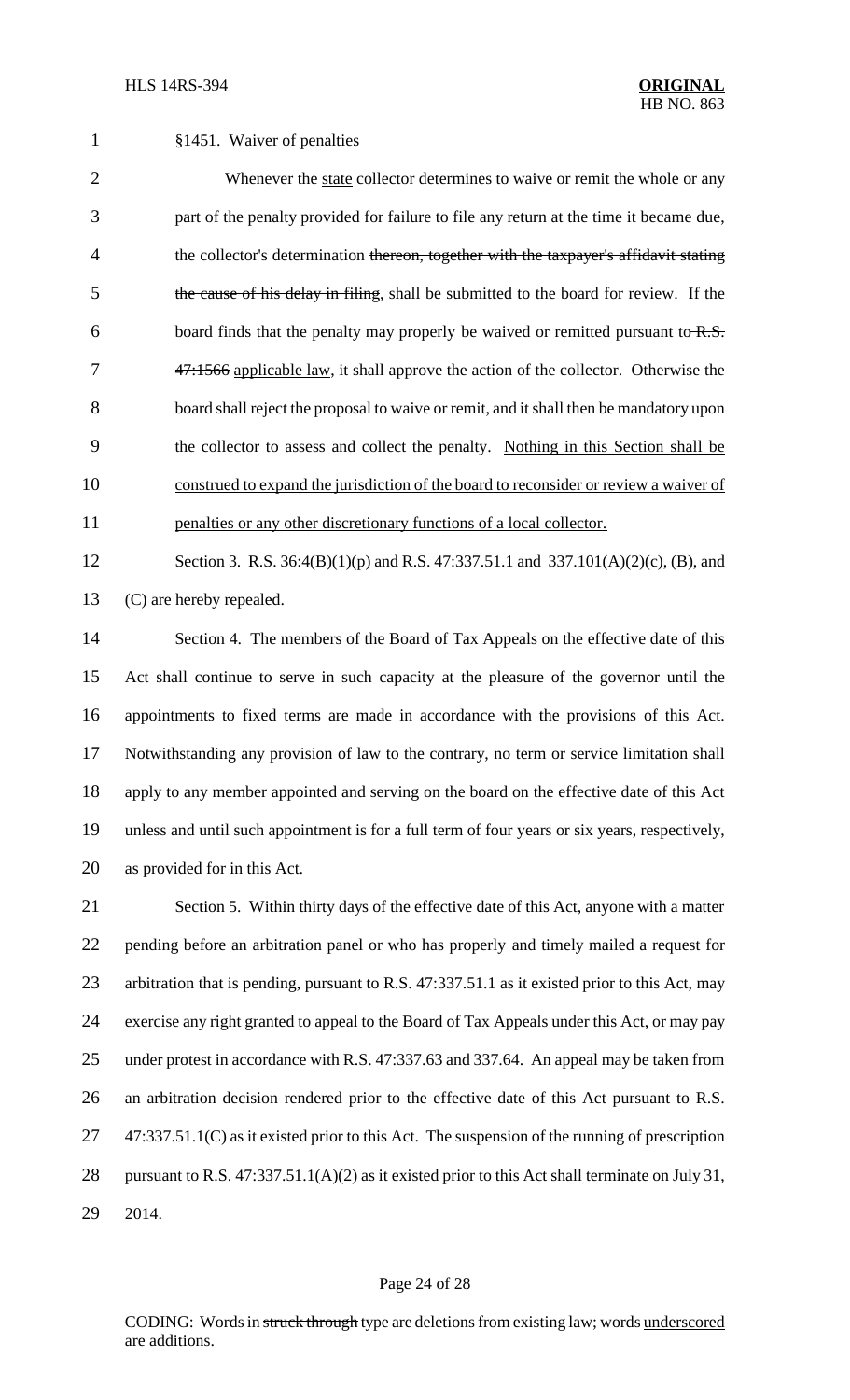| 1              | Section 6. Upon the joint motion of all parties, a district court may transfer to the            |
|----------------|--------------------------------------------------------------------------------------------------|
| $\overline{2}$ | Board of Tax Appeals for adjudication, any matter pending before it on the effective date of     |
| 3              | this Act if the matter falls within the jurisdiction of the board following the effective date   |
| 4              | of this Act. For a period of one year following the effective date of this Act, a district court |
| 5              | may transfer to the board any matter improperly filed in the district court which should have    |
| 6              | been filed with the board, and the matter shall be deemed to have been filed with the board      |
| 7              | on the date of its filing in the district court.                                                 |
| 8              | Section 7. The nomination or nominations made pursuant to R.S. 47:1402(D) may                    |
| 9              | be transmitted to the governor prior to the effective date of this Act.                          |
| 10             | Section 8. This Act shall take effect and become operative on July 1, 2014, if and               |
| 11             | when the Act which originated as House Bill No. ________ of this 2014 Regular Session of         |
| 12             | the Legislature is enacted and becomes effective.                                                |

### DIGEST

The digest printed below was prepared by House Legislative Services. It constitutes no part of the legislative instrument. The keyword, one-liner, abstract, and digest do not constitute part of the law or proof or indicia of legislative intent. [R.S. 1:13(B) and 24:177(E)]

Danahay HB No. 863

**Abstract:** Provides for the composition, powers, function, and jurisdiction of the Board of Tax Appeals, adding jurisdiction over local sales and use tax disputes.

### **General Provisions**

Present law establishes the various offices and agencies of the state within the 20 state departments. Offices within each department have varying levels of administrative and operational independence from the secretary of the department.

Present law establishes the Board of Tax Appeals (hereinafter "board") as an independent agency in the Executive Department of the state government.

Proposed law changes present law by transferring the board from the Executive Department to the Department of State Civil Service as an independent quasi-judicial agency.

Present law authorizes the board to act as an appeal board to hear and decide questions of law and fact arising from disputes between a taxpayer and the state revenue collector in the enforcement of any tax, excise, license, permit or any other tax law administered by the collector.

Proposed law retains present law and adds jurisdiction to certain disputes between taxpayers or dealers and local sales and use tax collectors.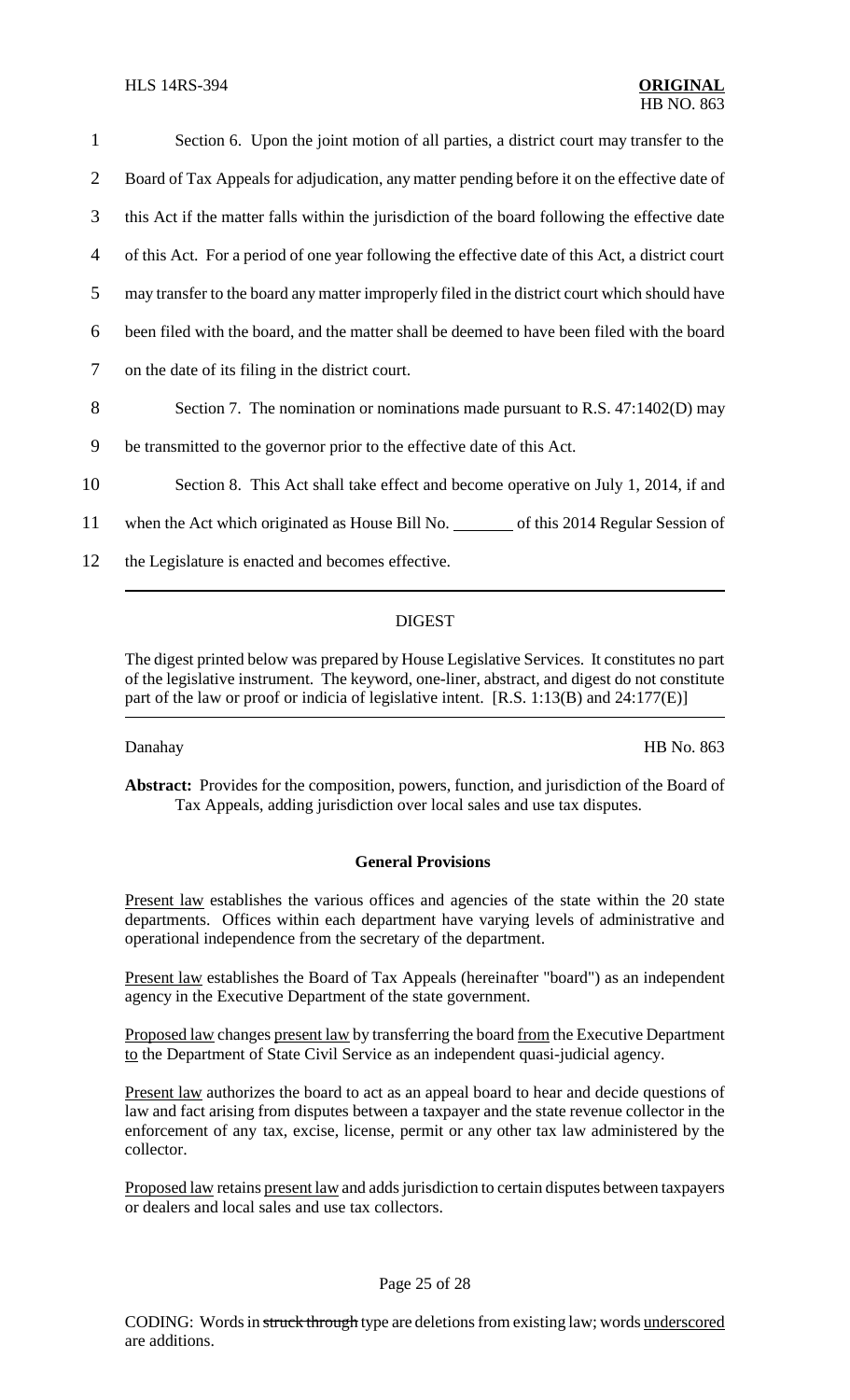#### **Membership**

Present law provides for the membership of the board: three members, all being qualified electors of the state, appointed by and serving at the pleasure of the governor. Member vacancies are filled in the same manner as appointments.

Proposed law retains present law and adds membership criteria and appointment requirements.

Proposed law requires the governor to appoint attorneys as board members, and requires that one member be a Board Certified Tax Law Specialist. On or before Aug. 1, 2014, one of the three membersshall be selected from a list of up to three nominees provided by a nominating committee established by proposed law. The term of this member expires Feb. 1, 2020, with subsequent appointments for a fixed term of six years. On or before Sept. 1, 2014, the remaining two members shall be appointed, one with a term expiring Feb. 1, 2016, and one with a term expiring Feb. 1, 2018. Subsequent appointments for these members shall be for either a fixed term of four years or for the remainder of an unexpired term.

Proposed law establishes the Local Tax Division Nominating Committee for purposes of developing a list of one to three nominees to be considered by the governor for board membership. Proposed law provides for the membership and function of the committee, which is composed of representatives of various local government and business interests.

Proposed law provides that a member shall serve until the appointment of a successor. The removal of a member during an unexpired term of office shall be subject to judicial review. Proposed law further provides procedures for the reappointment of board members.

Proposed law authorizes the governor to set the compensation of board members and prohibits the reduction of a member's compensation during their unexpired term of office.

#### **Administration**

Present law provides for the distribution of certain tax proceeds to each parish. The monies are transmitted by the secretary of the Dept. of Revenue to each parishes' central local sales and use tax collector for distribution on a pro rata basis to each political subdivision within the parish which levies a sales and use tax or receives a portion of the proceeds of a parishwide levy.

Proposed law retains present law and adds an annual dedication of \$120,000 of use tax proceeds for purposes of the board, the allocation to occur before the distributions are made to the parishes pursuant to present law.

Present law provides for the domicile of the board and the conduct of its hearings.

Proposed law retains present law and adds an authorization for board hearings by telephone, video conference, or similar communication equipment if the case involves a state collector and such a hearing is requested by the taxpayer, or with the consent of all parties. Further, in a matter involving only local taxing authorities in a single parish and upon the motion of the local collector, a hearing may be held in that parish at the facilities of a local court. Expenses for such a hearing may be taxed as costs.

Present law grants the board discretion to issue written reasons with its decisions.

Proposed law retains present law for cases involving the state collector, and adds a requirement for the issuance of written reasons in cases involving a local collector. All written reasons shall be published on the board's website.

Present law authorizes rulemaking by the board.

#### Page 26 of 28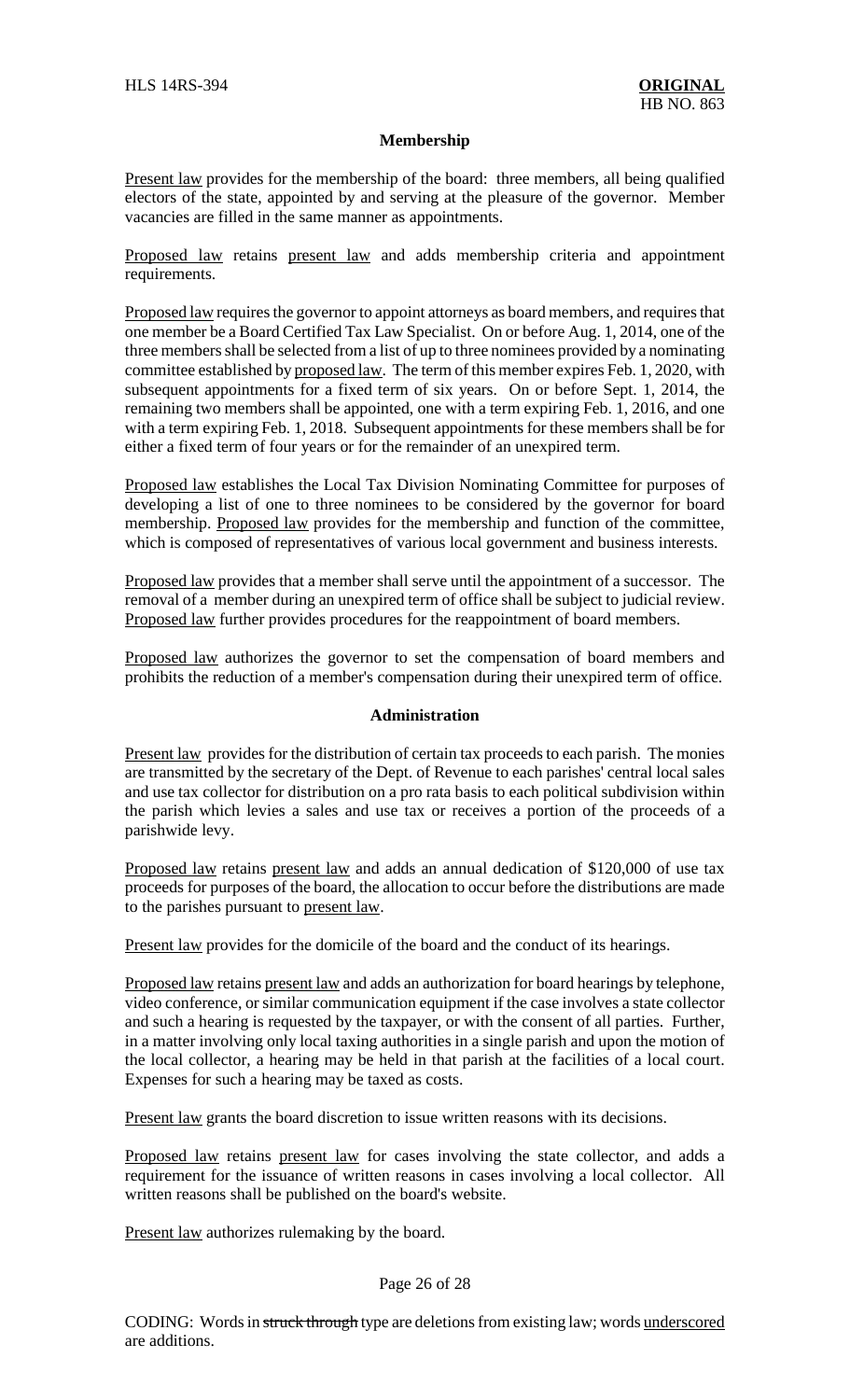Proposed law retains present law and adds a requirement that any rule related to a fee be subject to legislative and gubernatorial oversight and veto in accordance with the Administrative Procedure Act.

Proposed law establishes procedures and requirements for the filing of petitions and issuance of notices and decisions with respect to hearings for the redetermination of an assessment, consideration of a payment under protest claim, or determination of an overpayment. The board is prohibited from ruling on the constitutionality of a statute or ordinance, and provides for the transfer of cases to the applicable district court.

Proposed law provides conditions and limitations on the consolidation of cases by the board, particularly with respect to cases involving local collectors.

Present law establishes district court jurisdiction for appellate review of a decision of the board, with determination of the particular court being governed by the domicile of the taxpayer or as stipulated by all parties.

Proposed law changes present law by changing the appellate jurisdiction from a district court to a court of appeal. Proposed law further provides that the appeal in a local case shall be to the court of appeal for the parish of the local tax collector.

Present law grants the board approval authority for waivers of penalties in matters involving the state collector.

Proposed law retains present law and adds an exclusion from the board's jurisdiction for any review of a penalty waiver or other discretionary function of a local collector.

Proposed law provides with respect to the terms of office of members serving on the board on the effective date of proposed law.

### **Jurisdiction over local sales and use tax disputes**

Present law establishes the Uniform Local Sales Tax Code which applies in the assessment, collection, administration, and enforcement of the sales and use tax of any local taxing authority.

Present law provides that present law governing the assessment, collection, administration, and adjudication of local sales and use tax shall be interpreted by the courts of La. to have the same meanings as those provisions of present law regarding state sales and use tax assessment, collection, administration, and adjudication.

Proposed law expands the board's jurisdiction to include questions of law and fact arising from disputes and controversies between a taxpayer or dealer and a collector of local sales and use tax. Proposed law further provides that the board shall interpret provisions of present law governing the assessment, collection, administration, and adjudication of local sales and use tax in the same manner as courts of La.

Present law provides with respect to the remedies available for the resolution of disputes between taxpayers or dealers and collectors regarding assessments and refunds. Present law provides that a request for a mandatory arbitration proceeding may be exercised by a taxpayer or dealer in specific circumstances.

Proposed law removes arbitration as a remedy for a taxpayer or dealer and instead provides for an appeal to the board for redetermination of an assessment or overpayment at issue, or a resolution of the dispute.